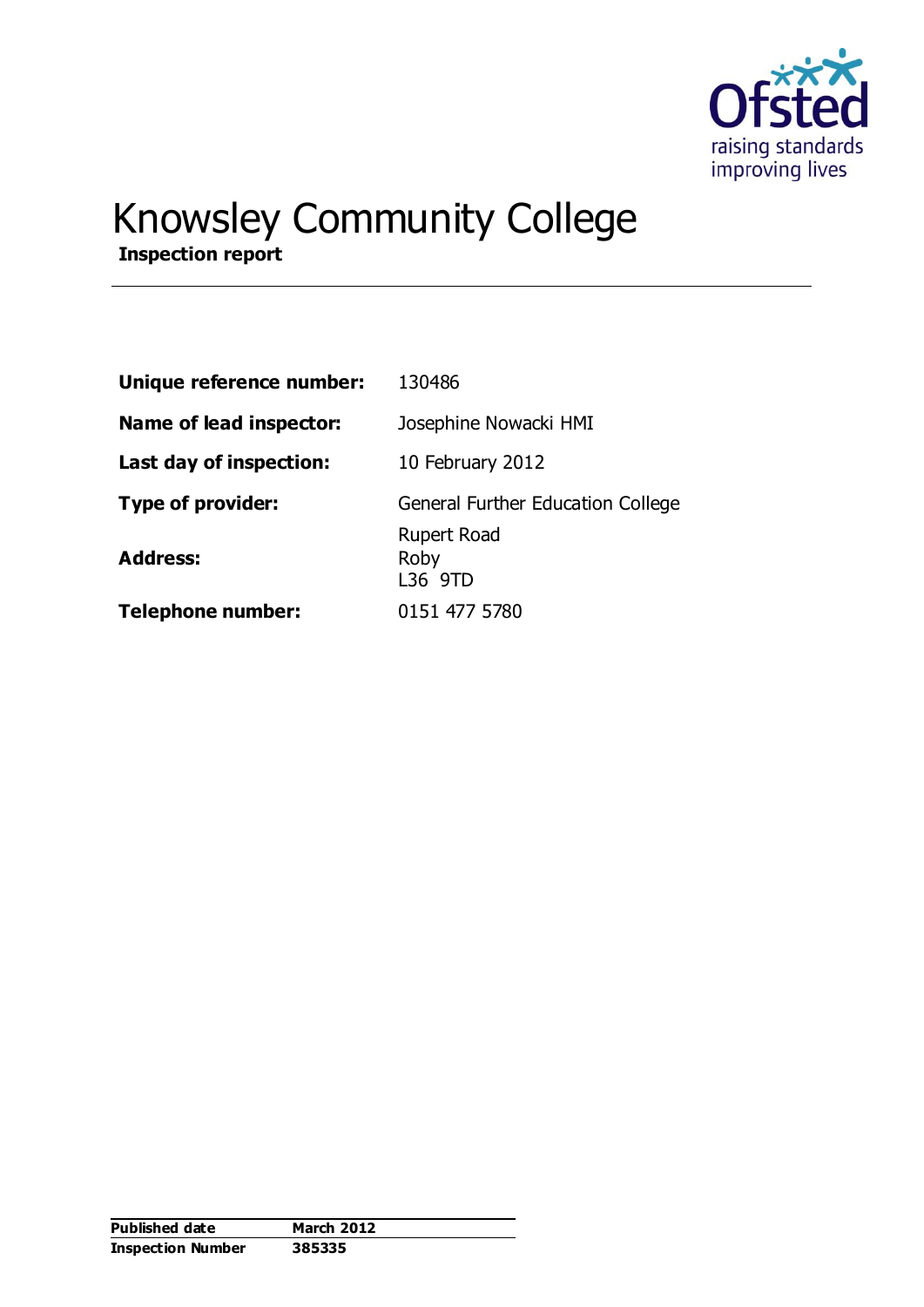# **Information about the provider**

- 1. Knowsley Community College is a general further education college that was formed in 1990 from the merger of Kirkby College of Further Education, Knowsley Central Tertiary College and the sixth forms of Kirkby schools. The college operates from two major centres in Roby and Kirkby. In addition to courses on the college sites, part-time courses for adults are offered in community centres and employers premises. The college offers provision in all subject areas except agriculture, horticulture and animal care. The range of courses extends from pre-entry through to higher education. The college has large contracts to provide apprenticeships and National Vocational Qualifications (NVQs) in the workplace. As part of the 'Knowsley Collegiate', the college offers courses for pupils aged 14 to 16.
- 2. The majority of students come from the Knowsley area with a high proportion of the remainder coming from Liverpool. Most students are from a White British heritage and this reflects the local population. Knowsley is one of the most deprived areas in the country. Levels of unemployment, especially among the youth, are higher than regional and national averages. The proportion of young people not in education, employment or training is high. The number of people claiming incapacity benefit or severe disability allowance is much higher than the national rate. The level of skills and qualifications in the area is below the national average. In 2010/11, the proportion of school leavers gaining five GCSE grades  $A^*$  to C, including English and mathematics was low.
- 3. In 2010/11, 4,887 students were enrolled at the college. The majority of the 2,363 students aged 16 to 18 were enrolled on full-time courses. Most adults follow part-time courses.
- 4. In the last year the previous Principal retired. A new Principal has been in post since September 2011.
- 5. The college provides training on behalf of the following providers:
	- Knowsley Metropolitan Borough Council (family learning)
- 6. The following organisations provide training on behalf of the college:
	- **Prospects/Geason (customer service)**
	- Silver Track Training (rail engineering)
	- Training Strategies Ltd (security and engineering)
	- TTE Ltd (engineering/performing engineering operations)
	- Horizon Training (engineering)
	- 3As Group (information technology/property services)
	- Platinum H&SC Training (health and social care)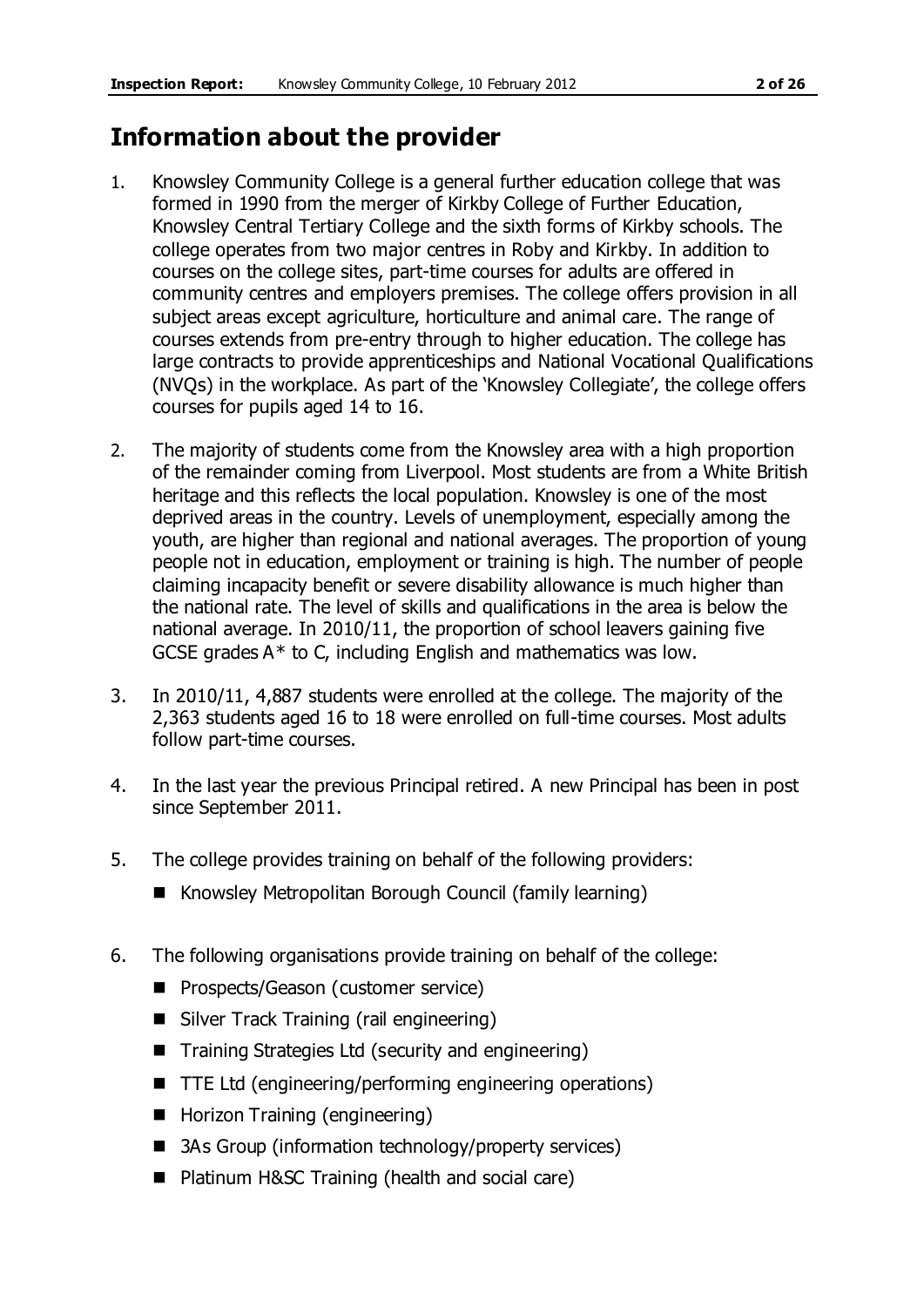- **Progress Sports ('Employment Awareness in Active Leisure and Learning',** sports and sports leadership)
- Liverpool Media Academy (music, media and performing arts)
- Elliott Clarke (performing arts)
- Premier Sports ('Employment Awareness in Active Leisure and Learning', sport, sports leadership and school sport)
- Develop U (engineering)
- SB Training (vehicle maintenance)
- Knowsley Skills Academy (army preparation)
- Hugh Baird College (skills support for the unemployed and redundant)

| <b>Type of provision</b>             | <b>Number of enrolled learners in</b><br>2010/11 |
|--------------------------------------|--------------------------------------------------|
| <b>Provision for young learners:</b> |                                                  |
| 14 to 16                             | 602 part-time learners                           |
| Further education (16 to 18)         | 1,570 full-time learners                         |
|                                      | 222 part-time learners                           |
|                                      | 397 full-time learners                           |
| Foundation learning                  | 174 part-time learners                           |
|                                      |                                                  |
| <b>Provision for adult learners:</b> |                                                  |
| Further education $(19+)$            | 820 full-time learners                           |
|                                      | 1,133 part-time learners                         |
| <b>Employer provision:</b>           |                                                  |
| Train to Gain                        | 1,329 learners                                   |
| Apprenticeships                      | 904 apprentices                                  |
| Informal adult learning              | 806 learners                                     |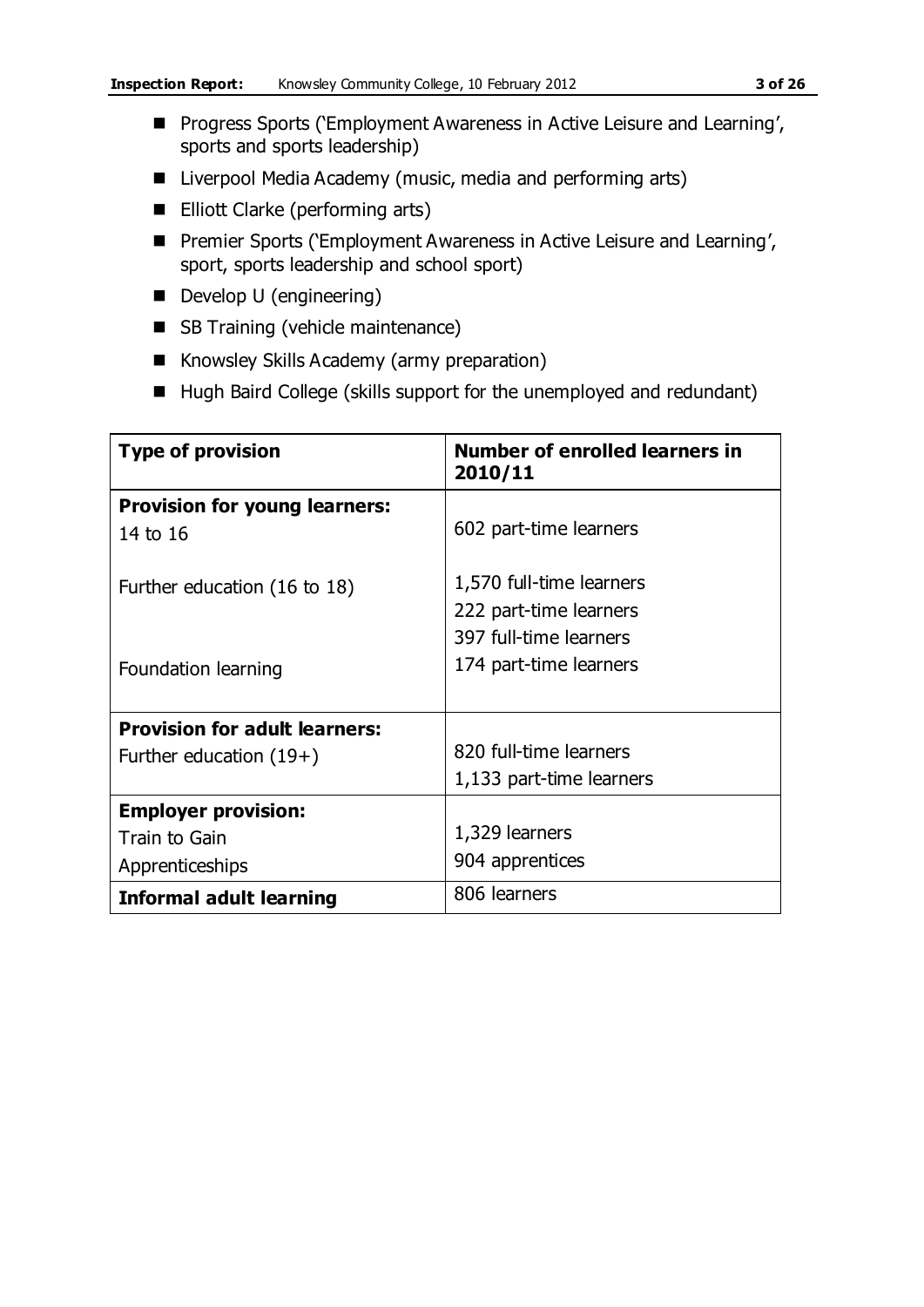## **Summary report**

Grades: 1 is outstanding; 2 is good; 3 is satisfactory; 4 is inadequate

#### **Overall effectiveness of provision Grade 4**

| <b>Capacity to improve</b>                                          | Grade 3 |  |  |  |  |
|---------------------------------------------------------------------|---------|--|--|--|--|
|                                                                     | Grade   |  |  |  |  |
| Outcomes for students                                               | 4       |  |  |  |  |
| Quality of provision                                                | 3       |  |  |  |  |
| Leadership and management<br>Safeguarding<br>Equality and diversity | 4<br>3  |  |  |  |  |
|                                                                     |         |  |  |  |  |

| <b>Subject Areas</b>              | Grade |  |  |
|-----------------------------------|-------|--|--|
| Hairdressing and beauty therapy   | 3     |  |  |
| Visual, performing arts and media | 3     |  |  |
| Literacy and numeracy             | 4     |  |  |
| Business, administration and law  | 4     |  |  |

# **Overall effectiveness**

- 7. Knowsley Community College has a number of strengths but is not currently providing a satisfactory standard of education and training. The college has strong partnerships with employers that enable the college to offer growing opportunities for training and apprenticeships. Close collaboration with the local authority has resulted in effective community provision, successfully attracting unemployed adults and young people back into education. Well established relationships with the NHS and other agencies enable college staff to provide wide-ranging pastoral support to those students who face many barriers to learning and success; students value this highly. Students say, and inspectors agree, that the college provides a very safe and welcoming place to study.
- 8. The college is emerging from a period of significant change. It has recovered well from a weak financial situation and its finances are now secure. In the past year, around 20% of staff left the college and the previous Principal and many senior managers also left. A new Principal took up post in September 2011, and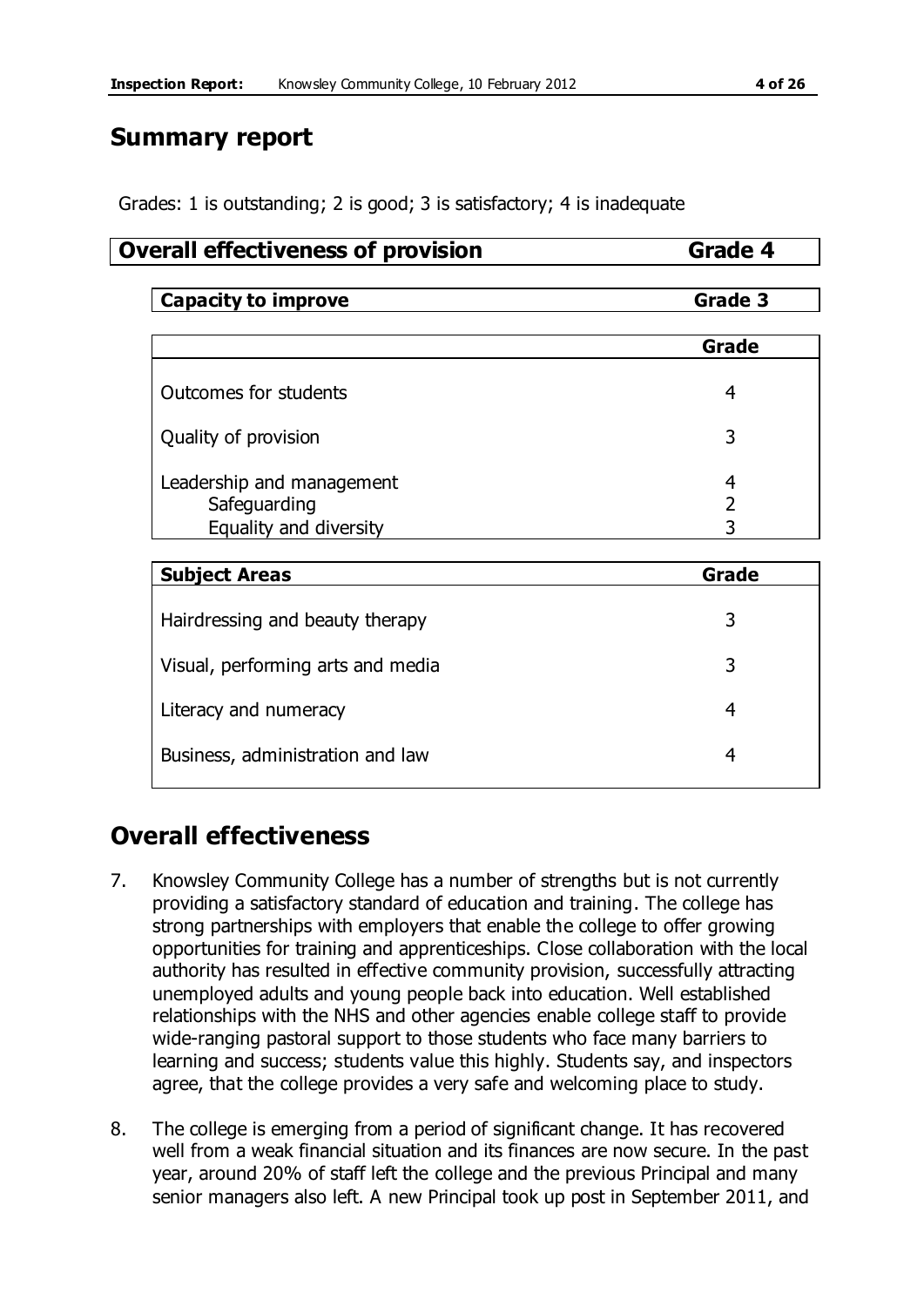a newly restructured senior management team is now in place. The new team recognises the challenges the college faces and that much needs to be done to achieve its ambition to be outstanding. Although achievement, especially for students aged 16 to 18 has improved in 2010/11, not enough students are staying on their courses, achieving their qualifications and doing as well as they can. Low attendance and poor punctuality are factors that have gone unchecked in too many lessons and are preventing significant numbers of students from succeeding as well as they could. Another obstacle in the way of the college achieving its ambition is too much inconsistency in the quality of its provision and a large amount of teaching that is only satisfactory. Teachers' expectations of students are often too low. Arrangements for quality assurance have not been sufficiently effective to drive improvement quickly enough, and targets for the college as a whole are often unchallenging.

# **Main findings**

- Outcomes for students have been low since the previous inspection. Despite a trend of improvement in the long course success rate in 2010/11, it remains just below the national average for students aged 16 to 18 and consistently well below the national figure for adults. Low attendance and poor punctuality are key factors in inhibiting the progress made by a significant number of students.
- Success rates have improved in many subject areas. They are above average in two areas but low in most others. Results in engineering, information and communication technology, and business declined significantly in 2010/11 and are very low. Two out of the four subject areas inspected were judged inadequate.
- Students make satisfactory progress at college. Value-added data indicate that most students who reach the end of their advanced-level courses make the progress expected of them. Inspection evidence confirms this. Given their starting points, many students make good progress in their personal and social development.
- On programmes for employed learners, success rates are low but improving for apprentices. On NVQs in the workplace, the proportion of learners completing within the planned time has risen and is satisfactory.
- $\blacksquare$  The quality of teaching and learning varies significantly, but too much is satisfactory and not enough is of the highest quality. In the best lessons, teachers use their very good subject knowledge to plan lessons that are linked to the workplace and prepare students well for examinations. Teachers do not always make effective use of the outcomes of the initial assessment of students' levels of literacy and numeracy to plan learning activities that meet the individual needs of students.
- $\blacksquare$  Employers speak positively about the college's flexibility in arranging training and assessment for their employees. Assessment on college-based courses is satisfactory. In many subjects, students' progress against their targets is not monitored with sufficient rigour. Students do not always receive sufficient feedback on their written work to help them improve it and reach their targets.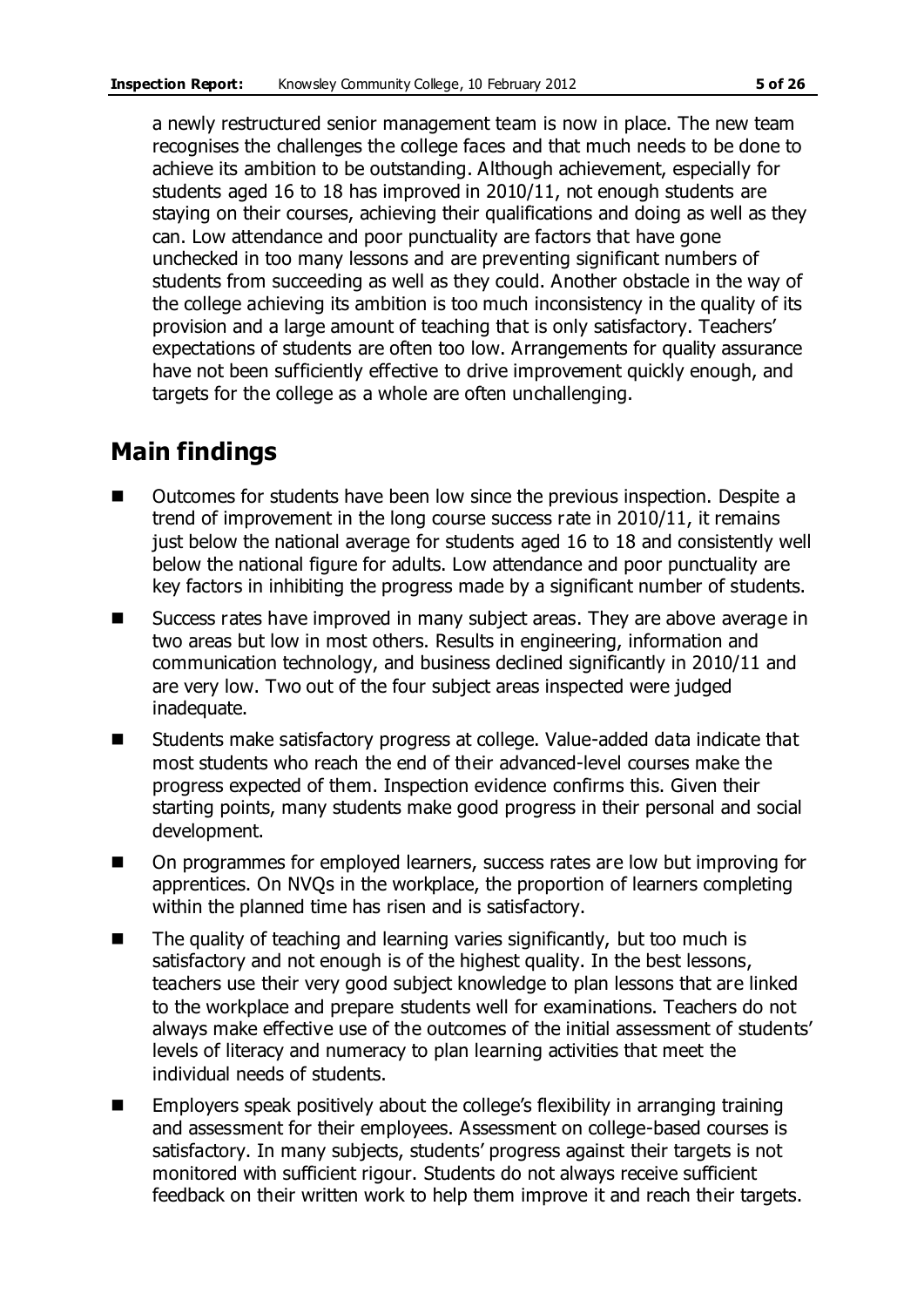Teachers' use of question and answer techniques to check learning is inconsistent.

- The college offer incorporates a wide variety of programmes in community settings, the workplace and a variety of venues across the borough and the college's centres. The progression of students between levels of courses is satisfactory and it is low between AS- and A-level courses. Students take an active role in suggesting, planning and evaluating enrichment activities. The result is an interesting and diverse programme of college enrichment. Work placement opportunities are insufficient.
- The college has forged good collaborative partnerships with employers, the local authority and schools. Staff are very closely involved in local regeneration initiatives and have developed courses that are successfully attracting adults, including those who are unemployed and young people back into education. Students benefit greatly from the college's well established links with the NHS, welfare and other support agencies.
- Care, guidance and support are satisfactory. The use of pre-enrolment support plans for many students who face significant barriers to learning is underdeveloped. Staff are highly committed to their students and students value the extensive pastoral support. Guidance is satisfactory; many full-time students are directed onto vocational programmes where the level of technical skills required is insufficiently challenging.
- Students' progress reviews are satisfactory. Personal tutors evaluate key aspects of students' progress and student advisors provide additional support for those students not progressing satisfactorily. However, targets set for students are unambitious, imprecise and difficult to monitor. Too little attention is given to the need to attend and be punctual.
- **Despite some improvements in the last year, quality assurance arrangements** have not been robust enough to drive improvements sufficiently quickly in all areas. Data are analysed well in some areas and not in others. Self-assessment is not always incisive and not all targets are sufficiently challenging. The system for the observation of teaching and learning is overly bureaucratic and insufficiently rigorous in identifying what teachers need to do to improve.
- **EXTERGHM** Arrangements for safeguarding are good. The college provides an inclusive and welcoming environment for students, staff and visitors. Health and safety are given a high priority and students develop safe working practices. Students say they feel very safe in and around the college's sites.

#### **What does Knowsley Community College need to do to improve further?**

■ Raise standards, particularly in underperforming courses so that students have a good chance of success. Set higher expectations for students' punctuality and attendance at lessons and ensure that all staff implement college procedures rigorously.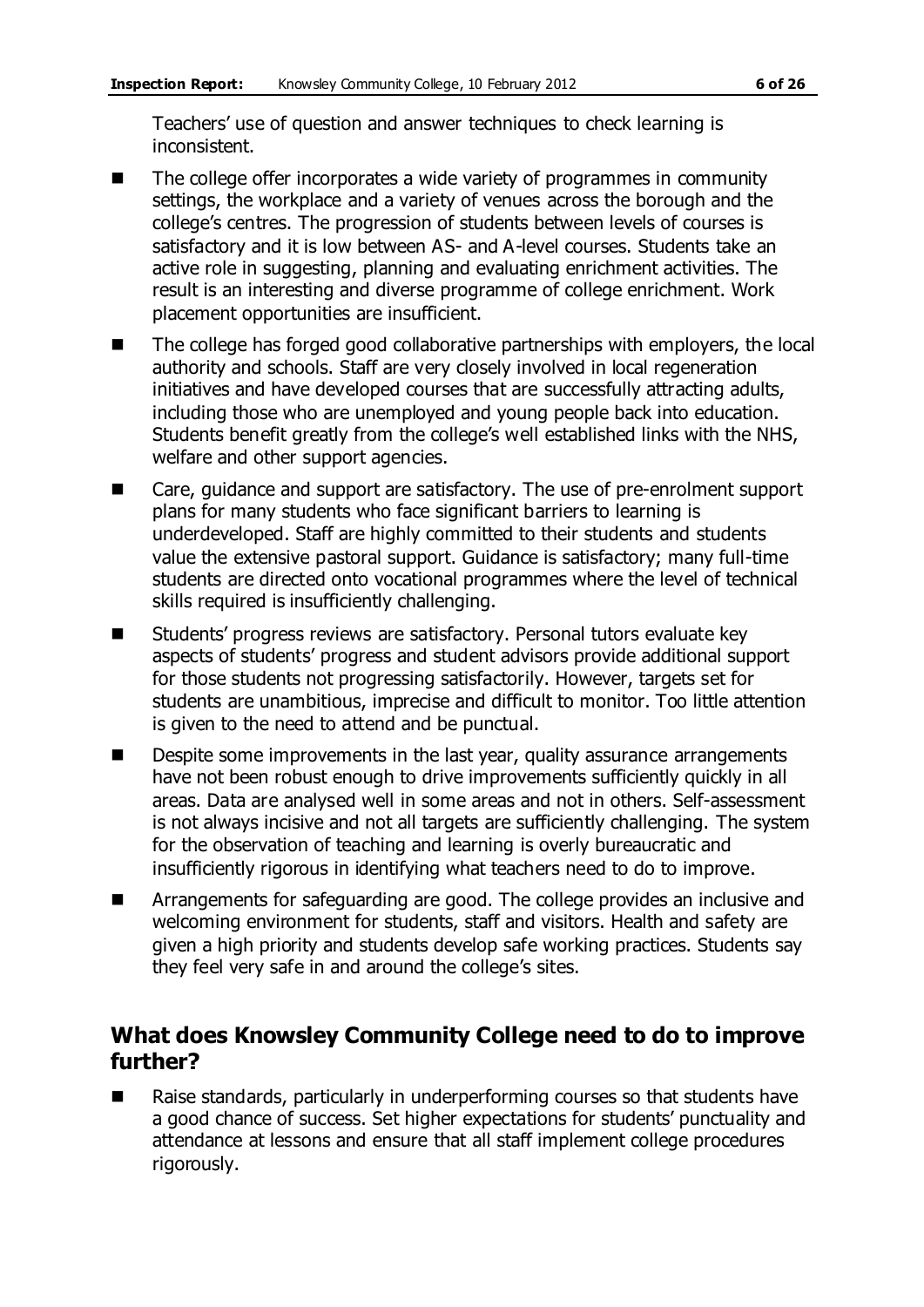- **IMPROVE THE GUALARY IN THE STARK IS A THE VIOLET IN THE VIOLET IS A** Improve the quality of teaching and learning that teachers have access to information on the levels of all students' attainment in literacy and numeracy. Provide training so that teachers are able to use this to plan learning activities that meet the needs of all students and provide sufficient challenge so that they all make good or better progress.
- If Identify and share good practice in assessment techniques. Ensure that all teachers are able to use directed questions that challenge and check students' learning. Improve teachers' assessment of students' written work. Make sure that students' progress reviews contain sufficiently challenging targets that are specific and measurable.
- Review the arrangements for monitoring and improving the quality of lesson planning and for observing lessons. Set higher expectations for the standards of teaching and learning. Simplify arrangements for observing lessons and ensure all teachers have clear actions for improvement from observations.
- Improve and extend the current initial assessment process to ensure that students' personal and additional support needs are formalised as soon as they start their courses. Review current guidance to ensure that students are enrolled on courses that provide sufficient challenge in developing their technical skills.
- Improve the rigour and accuracy of self-assessment and quality assurance processes. Strive for a greater degree of critical insight when evaluating performance. Analyse data more thoroughly. Set more ambitious targets and higher expectations for staff at all levels of the college to ensure that all students achieve their aspirations. Monitor progress against these targets assiduously so that the college achieves its objectives.

# **Summary of the views of users as confirmed by inspectors**

#### **What students like:**

- the friendly, helpful teachers and the great atmosphere
- **E** feeling really safe
- $\blacksquare$  the food in the canteen and the free breakfasts
- **Delacy being treated like adults**
- **E** being listened to and the prompt action taken in response to learner surveys
- $\blacksquare$  the extent staff go to in providing individual support, including the invaluable support from trainer-assessors to help keep up with their work
- $\blacksquare$  the good links between theory lessons at college and practice at work
- $\blacksquare$  the good resources including the virtual learning environment and the gym.

#### **What students would like to see improved:**

- $\blacksquare$  the social spaces, including common rooms
- $\blacksquare$  the timing of assignments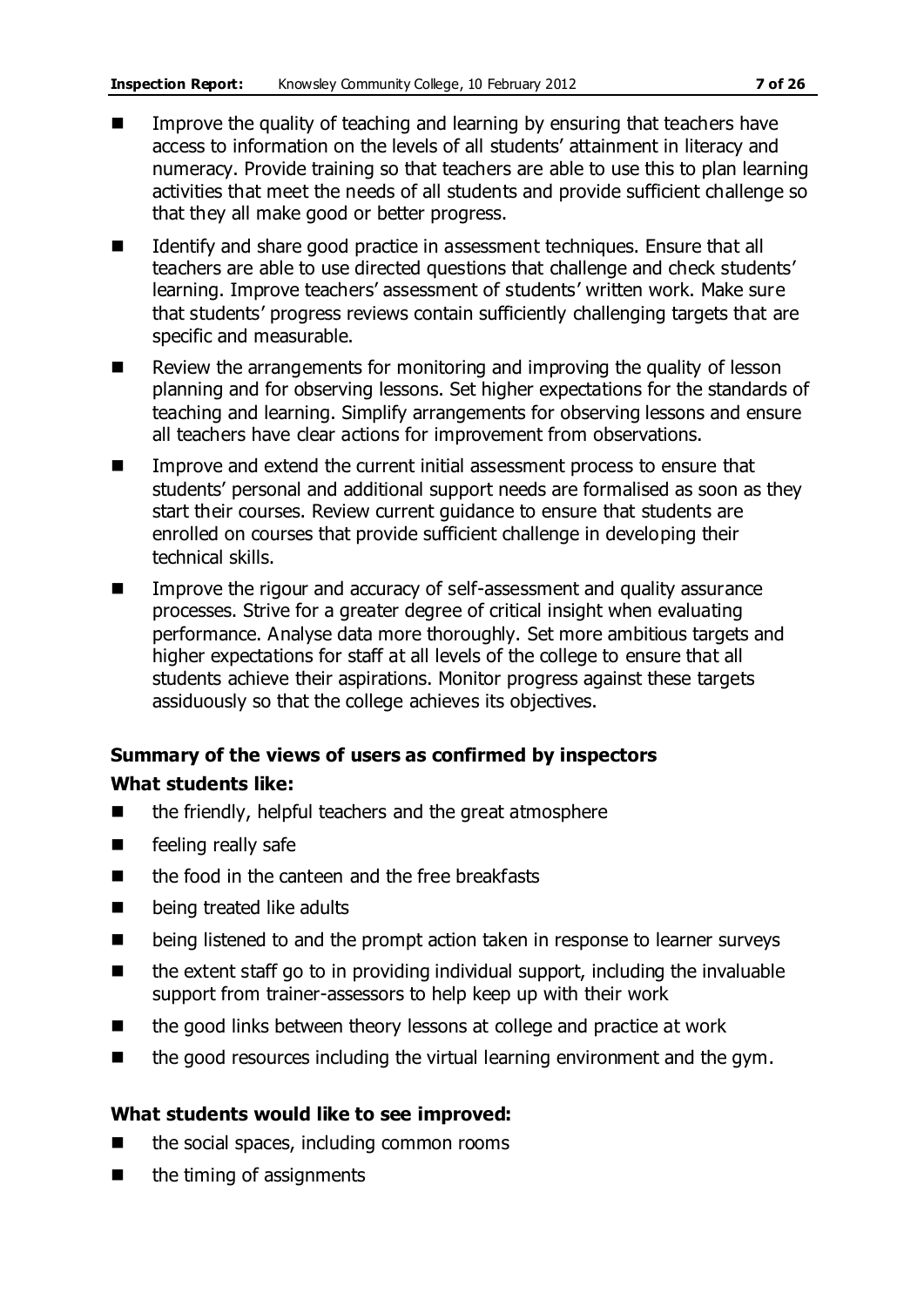- $\blacksquare$  the cost of visits and the high cost of food in the canteen
- the availability of advanced-level courses for adults in the community
- the insufficient amount of challenging work for A-level students
- $\blacksquare$  the insufficient number of books in the library
- more university visits and visiting speakers from higher education institutions.

### **Summary of the views of employers as confirmed by inspectors What employers like:**

- the flexibility of the college in meeting their training needs
- the trainers and assessors who work well with employees and apprentices
- the open communication between them and college staff.

#### **What employers would like to see improved:**

■ the opportunity to be more involved in course design and self-assessment.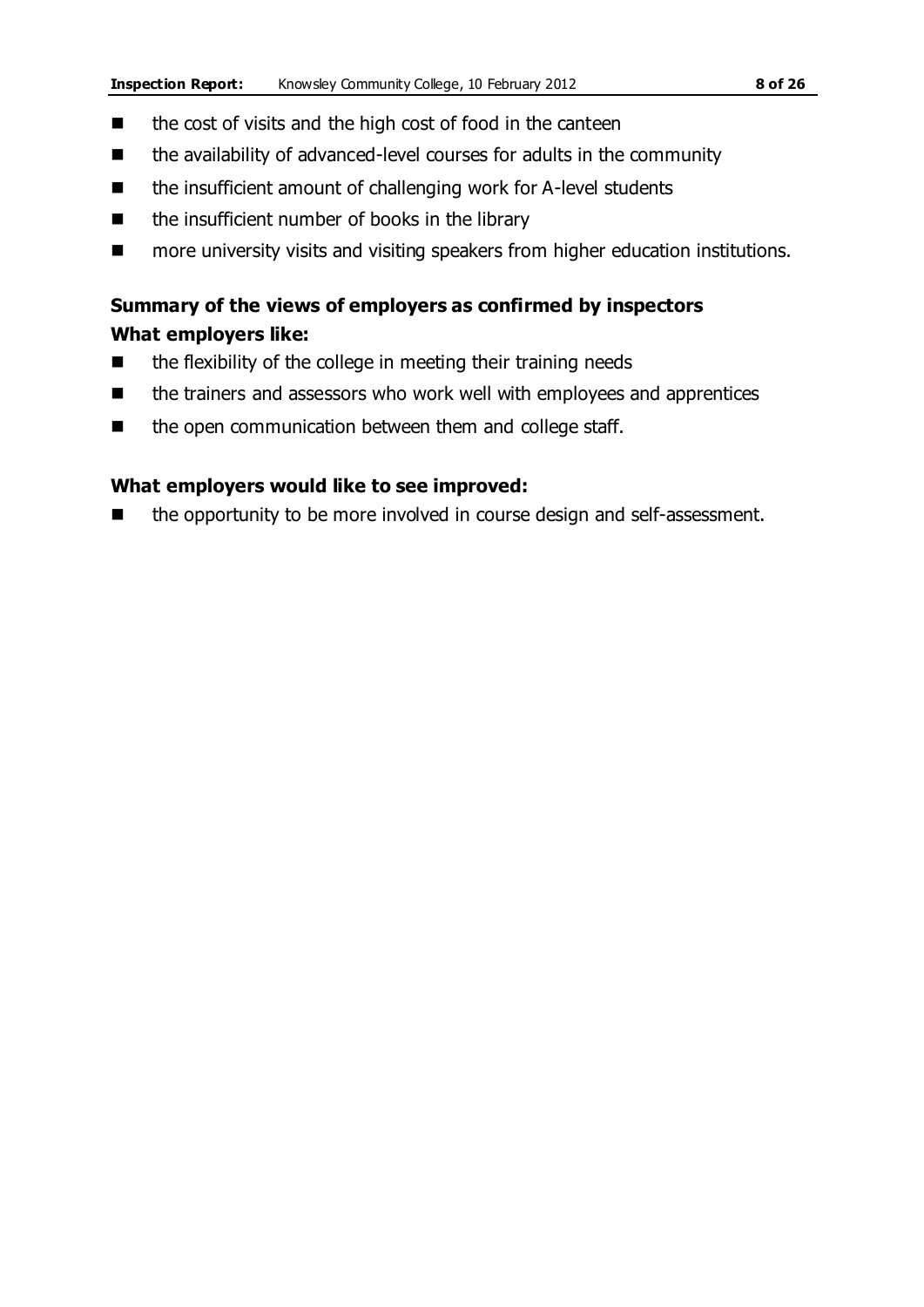# **Main inspection report**

#### **Capacity to make and sustain improvement Fig. 3** Grade 3

- 9. Overall success rates improved in 2010/11, especially for students aged 16 to 18. The recently appointed Principal is aware that results remain low for too many students and is unequivocal in his drive to raise standards. His vision is clear and ambitious. A recent and significant restructure means that nearly all managers at senior level are new to their roles. All have an understanding of the challenges the college faces and welcome the Principal's supportive and motivational leadership style.
- 10. Appropriate actions are being taken to remedy exisiting weaknesses. For example, college data indicate that more students are staying on their courses than at a similar time last year. Low attendance is also being tackled, but with less success. Quality assurance arrangements are inclusive, but managers are aware they are not driving improvement sufficiently quickly in all areas of the college and are taking actions to remedy this, for example, the system for the observation of teaching and learning is under review. The college's financial position declined in the period since the previous inspection but this has been remedied and the college is now financially sound and able to support further development of the facilities and accommodation. The governors, managers and staff demonstrate a commitment to improve the college.

### **Outcomes for students Grade 4**

- 11. Students' achievements on long courses have been consistently low since the previous inspection, but they improved in 2010/11. However, success rates on long courses remain below the national average, and the improvement masks significant disparities between ages of students, levels, qualifications and subject areas. On college-based short courses the success rate declined in 2010/11 and was very low.
	- 12. In two of the areas inspected, outcomes for students are satisfactory. In the other two areas, literacy and numeracy, and business, administration and law, students' outcomes are inadequate. Inconsistencies in the performance within and between different subject areas at department level reflect the overall performance of the college. While results in nine subject areas have improved, most remain below average, some significantly so. Results in four of the fourteen subject areas have declined and are very low.
	- 13. Although the performance of students aged 16 to 18 has improved notably, it remains the case that too many students are not achieving their qualifications, especially at foundation level. For adults on advanced-level courses success rates were satisfactory in 2010/11. However, for significant numbers of adults, there has been insufficient improvement; at foundation level success rates are low and at intermediate level they are very low. School pupils aged 14 to 16 achieve satisfactorily.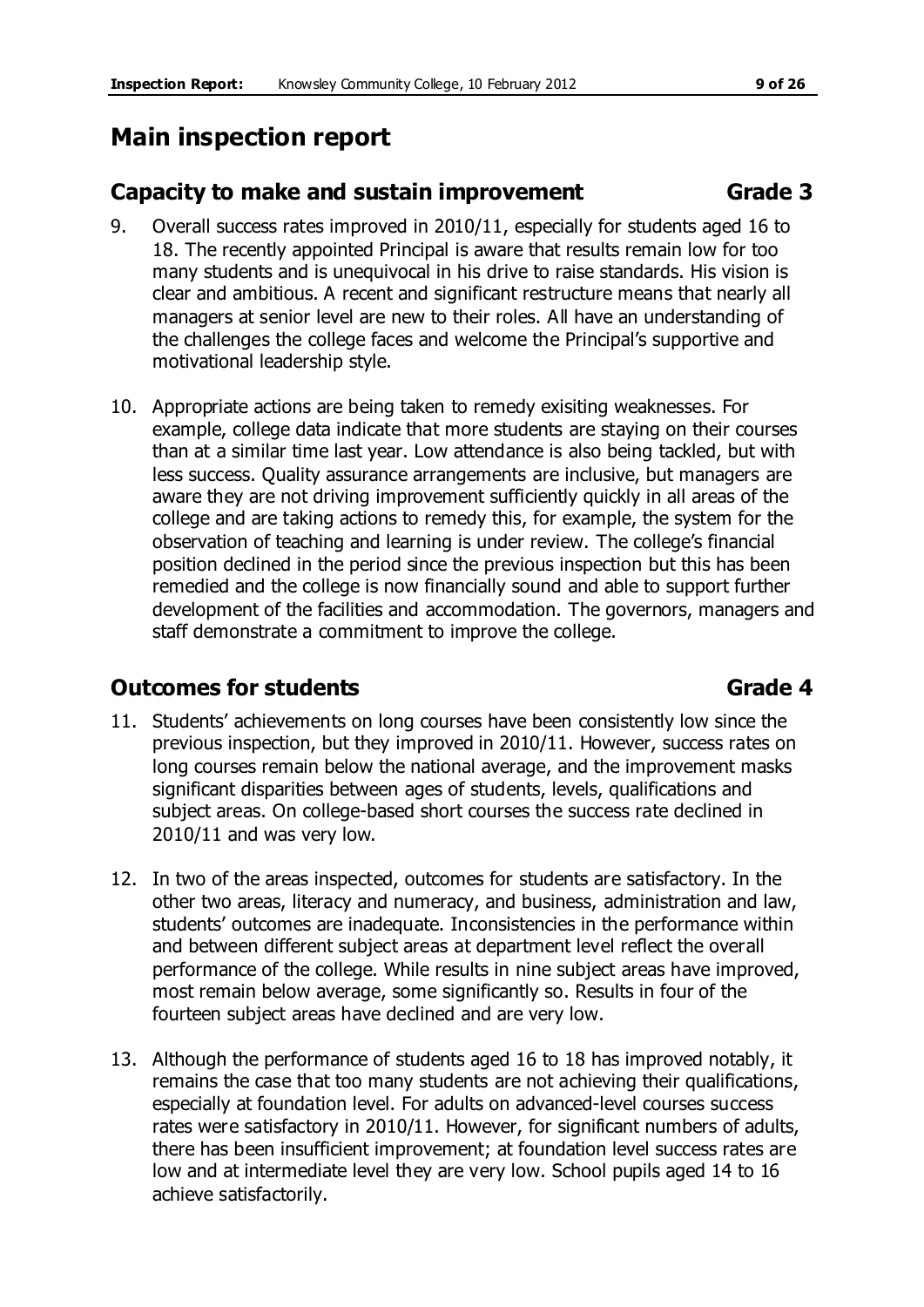- 14. The performance of students who study AS-and A-levels is unsatisfactory. At AS, achievement is high in a few subjects including English literature and history. However, too many students taking AS courses do not achieve their qualifications and too few students progress onto A-level courses. At A-level, where learner numbers are small, success rates are high in most subjects, but the proportion of students gaining high grades is very low in too many subjects. For students aged 16 to 18, A-level results are unacceptably low. For the small number of adults taking A-levels, results are good. Performance is better on advanced-vocational courses, where success rates are above average for adults and around average for younger students.
- 15. Since the previous inspection, retention has declined and was low in 2010/11. In the current year, a range of initiatives is having a positive impact; college data indicate that the number of students who stay on their courses has increased compared to a similar period last year.
- 16. Success rates in key skills qualifications have been consistently low although they improved in 2009/10. Rates were very low in functional skills in 2010/11. Actions have been taken to remedy this but it is too soon to assess whether these are successful. Results in GCSE English are high and in mathematics they are low.
- 17. On work-based courses, the overall success rate for apprentices has improved but remains low. The success rate for advanced apprentices is low. For learners completing within the planned time on NVQs in the workplace, success rates are satisfactory.
- 18. The college has narrowed the gap in performance between males and females on college-based courses. On apprenticeship programmes, males do better than females, whose performance is declining. Students with learning difficulties and/or disabilities, those in receipt of additional learning support and students from the most deprived backgrounds are more successful than others in the college.
- 19. Most students on advanced-level programmes make the progress expected in comparison with their starting points. Most students on foundation and intermediate programmes make satisfactory progress although the variation between subjects is wide. In most areas of the college, students make good progress in their personal development, confidence and self-esteem.
- 20. Arrangements to promote students' economic and social well-being are inadequate. The college has good arrangements to promote students' social well-being through effective personal and specialist support services. Inadequate provision in literacy and numeracy has a negative impact on students' economic well-being, as does their low attendance and poor punctuality.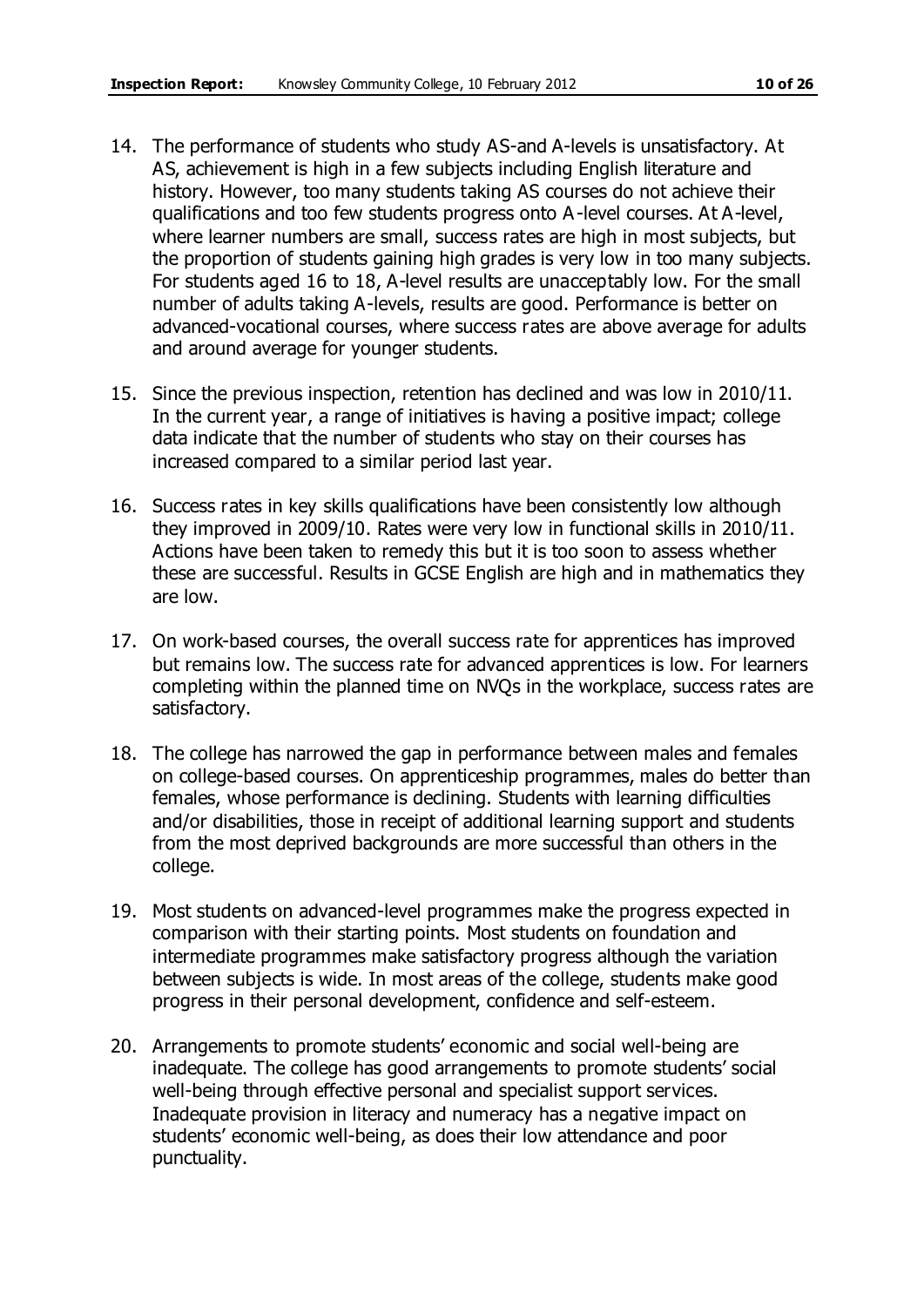- 21. Students really enjoy their time in college and report that they feel very safe. Entry to buildings for students and visitors is controlled carefully and security arrangements enable students to access college facilities safely both during the day and in the evening. Students have a good awareness of what constitutes and contributes to their health and well-being and take good advantage of the many health services offered in the college.
- 22. Students' engagement with the local and wider community is good. Many take part in volunteering opportunities, arts and community and national projects. Students really enjoy contributing to the 'KCC Live' radio station. Sports students run injury clinics and local sports events in primary schools, community and other sport venues.

### **The quality of provision Grade 3**

- 23. Teaching, learning and assessment are satisfactory. Teachers are well qualified and they benefit from a wide range of professional development activity. Despite this, the quality of teaching and learning varies significantly across the college and within subject areas. Only a small proportion of the lessons observed by inspectors were judged to be of the highest quality and too many were satisfactory.
- 24. In the better lessons, teachers plan their sessions carefully to include a range of activities that develop students' knowledge and skills sequentially. They use their very good knowledge and enthusiasm for their subjects to make lessons relevant and motivating by linking their lessons to what happens in the workplace. Pace is managed very well, ensuring that students of all abilities are involved actively throughout the lesson.
- 25. The most effective teachers use a range of learning materials, including information and learning technology (ILT), effectively. In an A-level physical education lesson, the teacher made good use of ILT to link video clips of athletes to interesting and interactive learning materials which made the topic relevant and enjoyable for the students. In hairdressing and beauty therapy and in engineering theory lessons, teachers make good use of ILT to reinforce students' learning. However, in too many lessons teachers do not exploit fully the modern learning technology available to challenge and motivate students.
- 26. Where teachers' planning and delivery of lessons is weaker, the aims and objectives are vague, and students are unclear of what they have to do. Activities do not provide sufficient stretch and challenge, teachers' expectations of the students are low and the pace of the lesson is slow. In these lessons, the use of questioning to check students' understanding is insufficient. In too many of the lessons observed by inspectors, teachers have not taken appropriate action to ensure that their students attend regularly and that they adopt positive attitudes to learning by arriving punctually.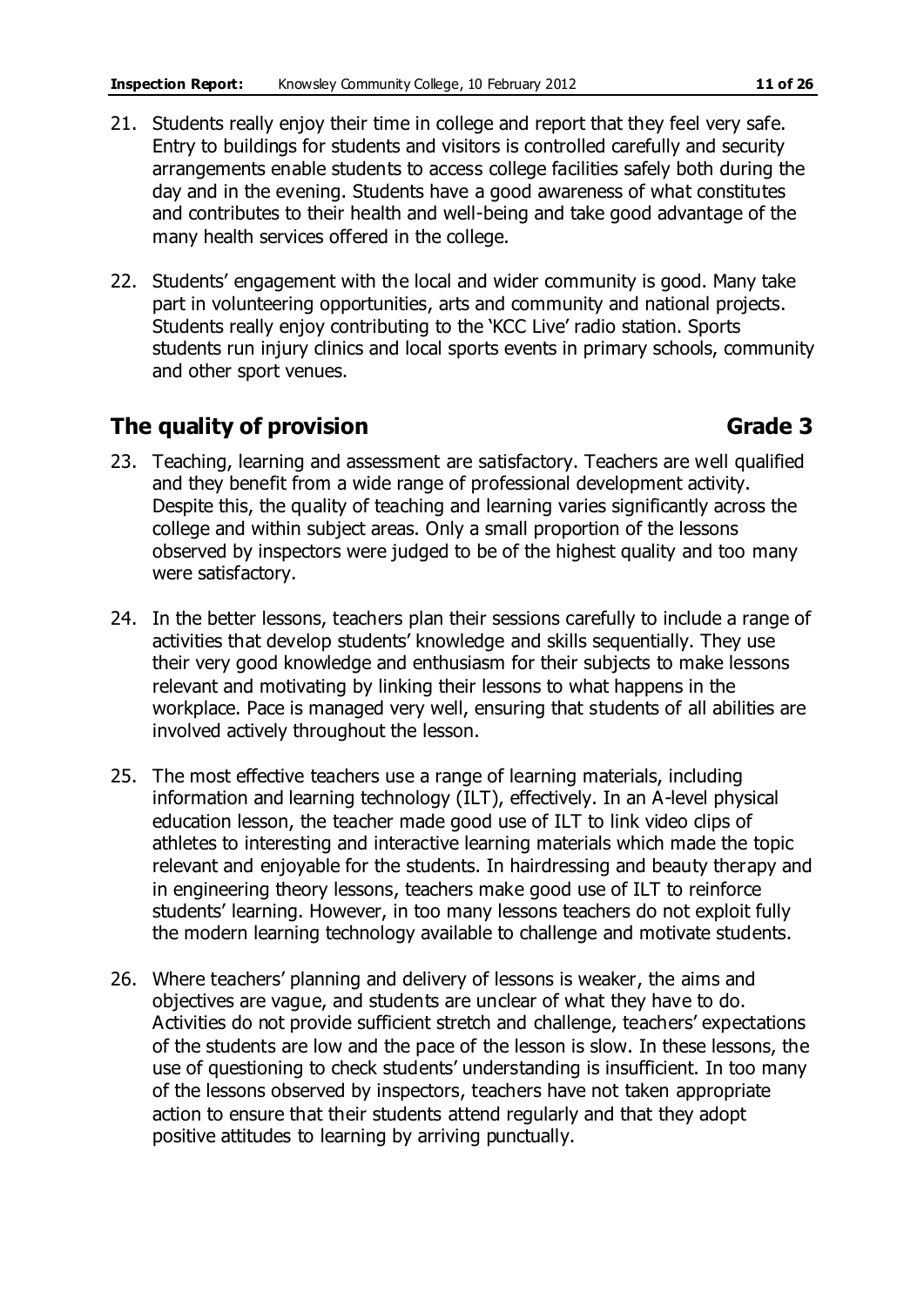- 27. The arrangements for carrying out the initial assessment of students' levels of literacy and numeracy are not sufficiently well planned to ensure that all of those who need additional support are identified and supported promptly. As a consequence, some additional support sessions, such as for students on ASand A-level courses, are not arranged soon enough. Teachers do not make sufficient use of the outcomes of literacy and numeracy assessments where these are available to plan learning activities that meet the varying needs of students.
- 28. Assessment of students' progress and the feedback they receive on their work vary significantly and are unsatisfactory in some aspects. In the best examples, students are set aspirational learning targets and their progress against these is reviewed regularly. In weaker areas, teachers do not make effective use of target setting processes to help students to understand what they need to do to improve and to monitor their progress. Targets are often insufficiently challenging. Work is often marked promptly but teachers do not always indicate what students have to do to improve. Internal verification of assignments and assessments decisions is carried out appropriately in most areas. On workbased programmes teachers plan training that helps apprentices to gather the correct evidence for their portfolios. They use a variety of assessment techniques and have recently introduced more robust processes for monitoring apprentices' progress using an online system.
- 29. Managers have rightly identified that the college's arrangements for quality assuring and improving the quality of teaching, learning and assessment have not been sufficiently effective in raising standards, particularly of those teachers who underperform. New managers have a good grasp of the areas that need to be improved and are in the early stages of implementing a new teaching and learning strategy. Observers carrying out joint observations with inspectors accurately identified the key characteristics of the lessons in most instances. However, the current standards for teaching and learning that observers use to make judgements about teachers' performance do not set high enough expectations, particularly in areas such as students' attendance and for planning lessons. Arrangements for observing lessons are overly bureaucratic and do not provide sufficient support for observers in analysing and evaluating the progress of students. The outcomes from observations are not always precise enough to help teachers to take responsibility for improving their performance.
- 30. The college's response to meeting the needs and interests of students is satisfactory. Full- and part-time programmes from entry level through to foundation degrees are offered in community settings, the workplace and college centres. Where possible, managers plan timetables to accommodate students' individual needs. However, progression between levels of courses is low, including for school pupils aged 14 to 16. In response to local initiatives, the college has developed a well considered range of short vocational programmes for young people who are not in education, employment or training. A suite of 'welcome to learn' programmes is successful in attracting adults back into education.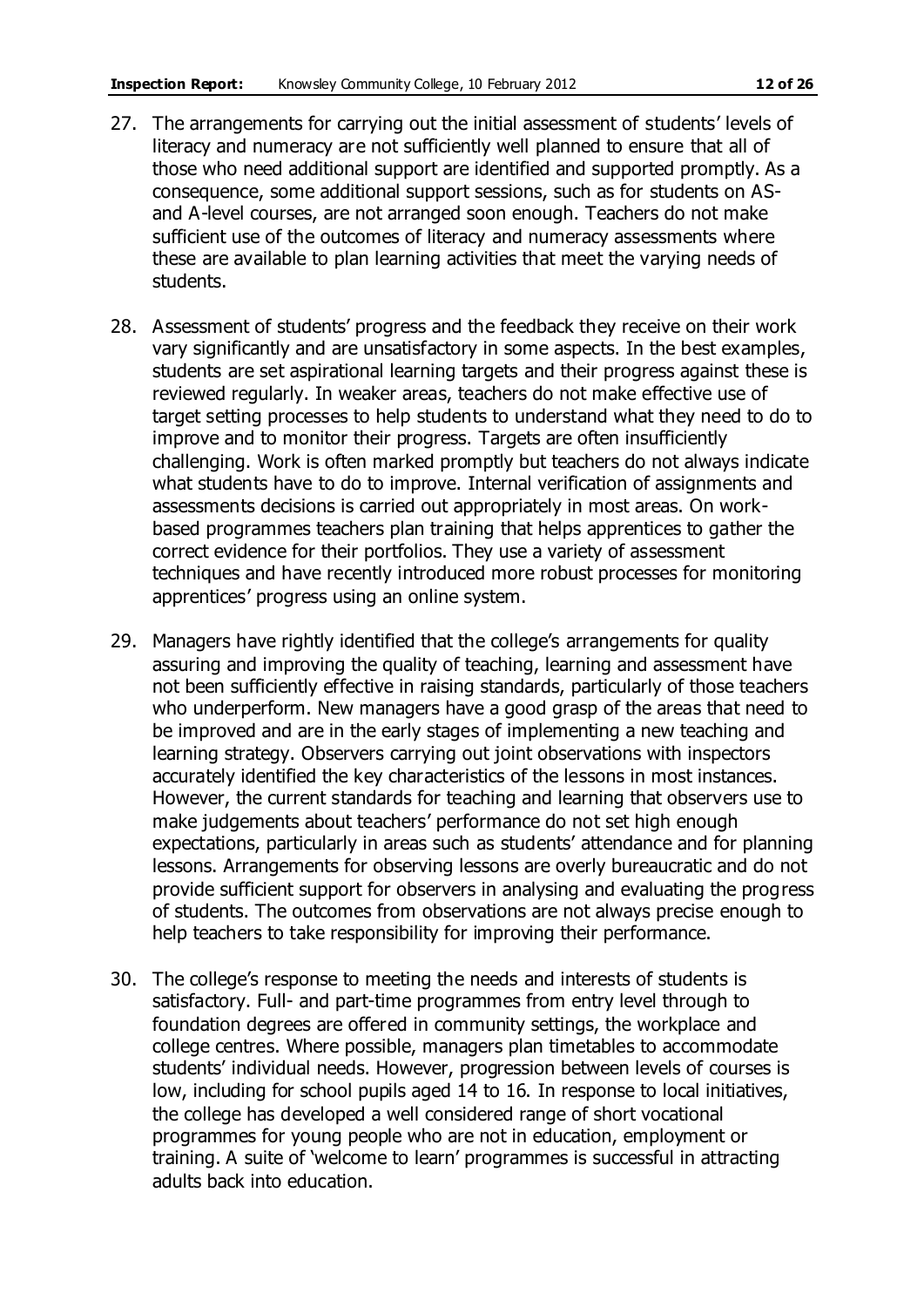- 31. Students benefit from a diverse range of cross-college and curriculum enrichment activities that enhance their skills and knowledge and provide enjoyable opportunities for social interaction. In engineering, full-time students have good opportunities to gain experience in employers' setting during the time that apprentices are attending training at college. However, the number of work-placement opportunities is insufficient for most students on vocational courses.
- 32. Partnership working is strong. Through its work with local schools, college staff have set up Young Apprenticeship programmes in engineering and construction and these have been very successful in improving pupils' behaviour and attainment in school. Working with the NHS the college has established a nurse cadet scheme that is replicated across the North West as good practice. The college uses its extensive links with the voluntary sector and support agencies very effectively to support students with personal issues, provide advice and guidance, and for specialist help.
- 33. Arrangements to guide and support students are satisfactory. Well established procedures facilitate a seamless transition for vulnerable and 'at risk' students, and for those transferring from special schools, into college. Procedures for other students are less effective because they often result in a delay in providing appropriate support. However, as soon as a need is identified, students benefit from strong personal and welfare support provided by pastoral and curriculum staff or through referral to external agencies. Data indicate that students in receipt of additional support stay on their courses and succeed better than their peers. Initial advice for students is satisfactory. Current recruitment policies direct many full-time students too readily onto vocational programmes where the level of technical skill development is insufficiently challenging.
- 34. A structured cross-college group tutorial programme is in place for full-time students providing a good range of information, guest speakers, college-wide competitions and topics that instigate lively discussions. Individual tutorials evaluate key aspects of each student's progress including punctuality and attendance, but these are insufficiently rigorous to effect improvement. Parents and carers value the support and care provided by the college staff for their offspring and feel that they are kept well informed of their progress.

#### **Leadership and management Grade 4**

35. Since joining the college in September 2011, the Principal has communicated clearly his ambitious vision. He, supported by his senior leaders, is aware of the challenges the college faces, but is unequivocal in his determination to raise standards. However, the ambition articulated by the Principal and others is not yet fully reflected at all levels of management or in all areas of the college where, too often, a culture of low aspiration exists.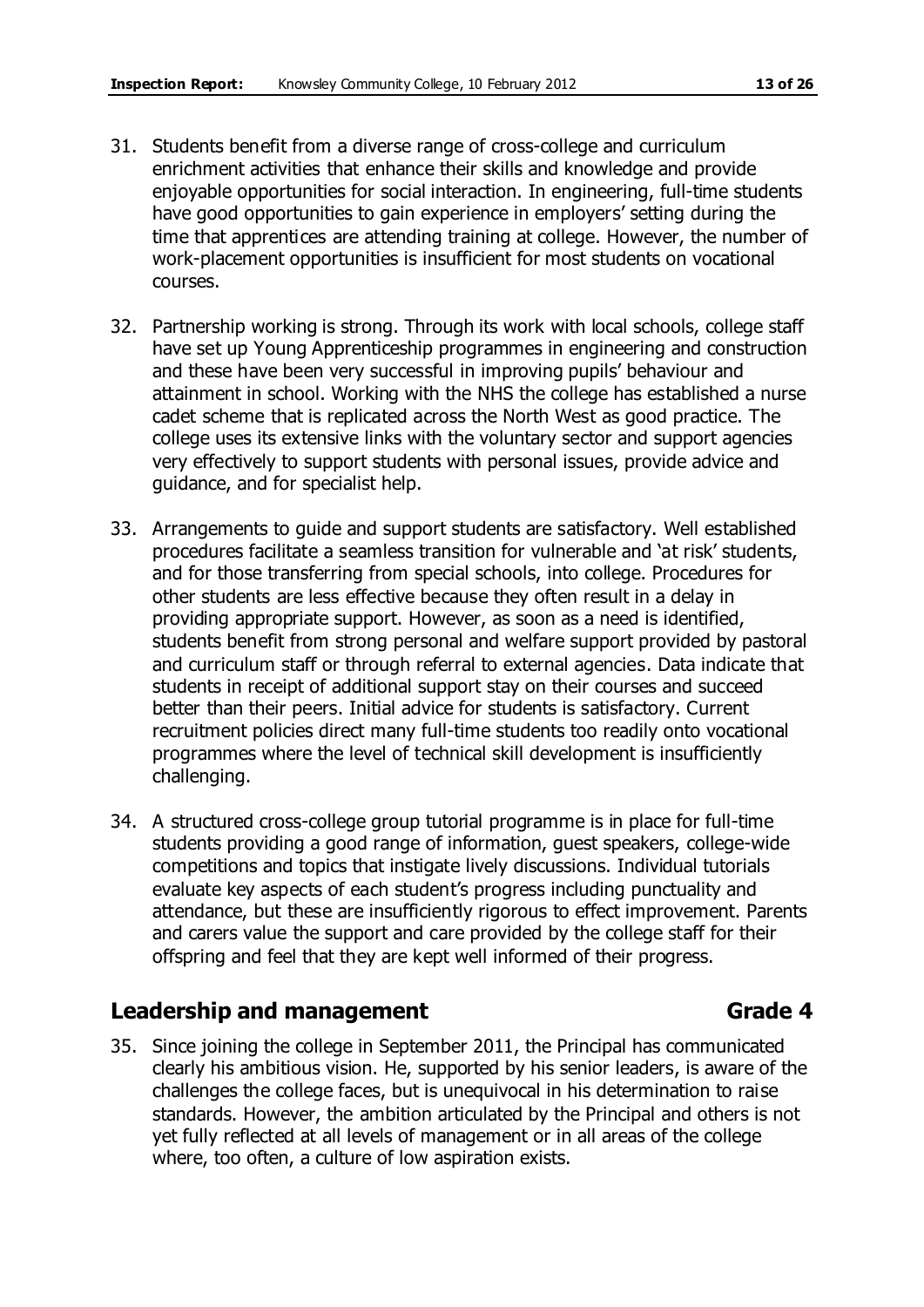- 36. The college plays a pivotal role in the local community and its provision is an important resource for local people. Buildings and other facities are of good quality and there are plans to develop these further to ensure the college meets the education and training needs of local residents and employers. The college offers a very safe and welcoming place to study and students value this highly.
- 37. The governors are highly supportive of the college and are proud of its role in the community it serves. Governors fulfil their statutory duties in relation to safeguarding, health and safety, and equality and diversity. They have a thorough understanding of the local region and are ambitious for the college and of the role it plays in regenerating the area. Governors have a good range of expertise and backgrounds and have used this well to help steer the college through recent turbulent times, especially financial difficulties. However, their expertise has been used less effectively in the interrogation and challenge of the college's performance.
- 38. Although improved, too many students do not achieve their qualifications. In many areas of the college, aspirations for students are too low. Success rates on long courses have been consistently low or very low between 2008 and 2010. Although overall success rates have improved to just under the national average, this disguises underperformance in many areas of the college. Inspectors judged two curriculum areas as inadequate and the other two as satisfactory. Although inspectors agree with the college that teaching and learning are satisfactory, the college has overestimated the amount of good and better teaching. Poor punctuality and low, sometimes very low attendance are long-standing problems that have not been tackled with sufficient rigour and are inhibiting students' chances of success.
- 39. Arrangements for quality assurance have been insufficiently rigorous in all areas of the college. The self-assessment process is inclusive and draws upon an appropriate range of qualitative and quantative sources. The college's selfassessment report for 2010/11 is, however, insufficiently critical, overgenerous in its evaluation of college performance and overlooks the importance of a number of key issues, such as low attendance. Data analysis, while good in some respects, is often insufficently detailed. Targets for improvement, including those in curriculum areas are often insufficiently challenging. Managers are aware of these issues and have begun strengthening quality assurance processes, for example, the current system of observing teaching and learning is currently under review.
- 40. The promotion of equality and diversity is satisfactory. A comprehensive programme of events including mental health awareness, wheelchair basketball and aids awareness celebrates diversity very effectively in the college. Group tutorials raise students' awareness of topics such as harassment, bullying, safety and respect. Data on students' performance in many aspects of the college's work are collected and analysed and inform actions to narrow gaps in achievement. For example, in recent years the college has been successful in reducing the differences in performance between males and females. However,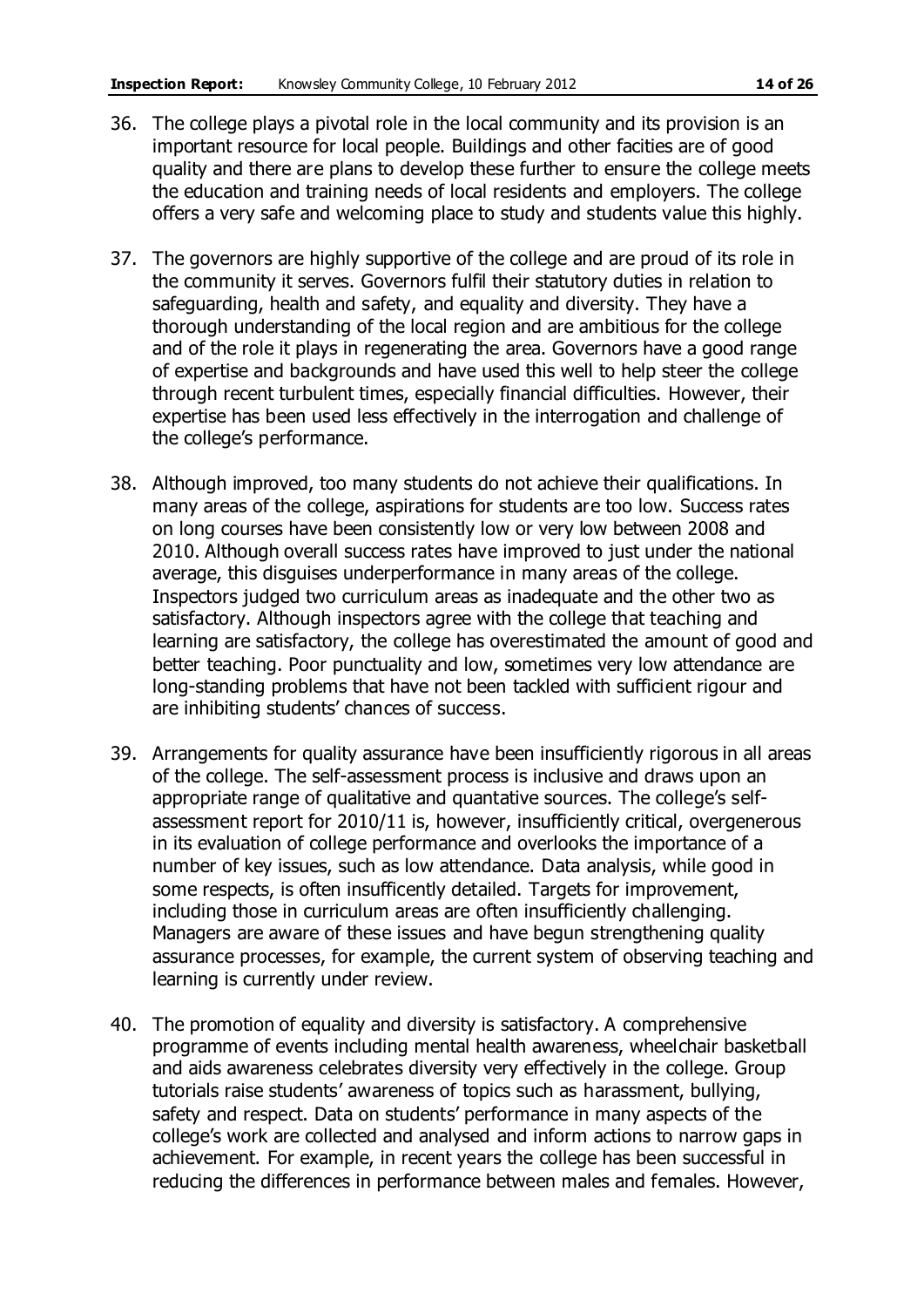gaps in performance in other aspects of the college's work remain, including, for example the continuing underperfomance of adults on foundation and intermediate programmes. Promotion of equality and diversity in lessons is satisfactory.

- 41. Governors, managers and staff place high priority on safeguarding students. Safeguarding and safe-recruitment policies are reviewed annually by governors and designated staff to ensure these cover all government requirements. Arrangements for the safe recruitment of staff are rigorous. Vetting checks are carried out on all staff and the college has appropriate records in place to monitor compliance with legislation. The college plays a very active role in both the Local Children's Safeguarding Board and the Adult Safeguarding Board in supporting students in need of help. All staff and governors have been trained to the appropriate level in safeguarding and this is updated regularly. Staff from across the college work very closely together to identify and support students who are vulnerable and at risk. Managers respond quickly and effectively to safety concerns.
- 42. Arrangements for health and safety are robust and implemented thoroughly. Risk assessments for all college activities including trips and visits are rigorous. Excellent attention is paid to raising students' awareness of e-safety.
- 43. Value for money is inadequate. Financial management is good and the college is financially sound. Resources for learning are good and many are very good. However, outcomes for students are inadequate.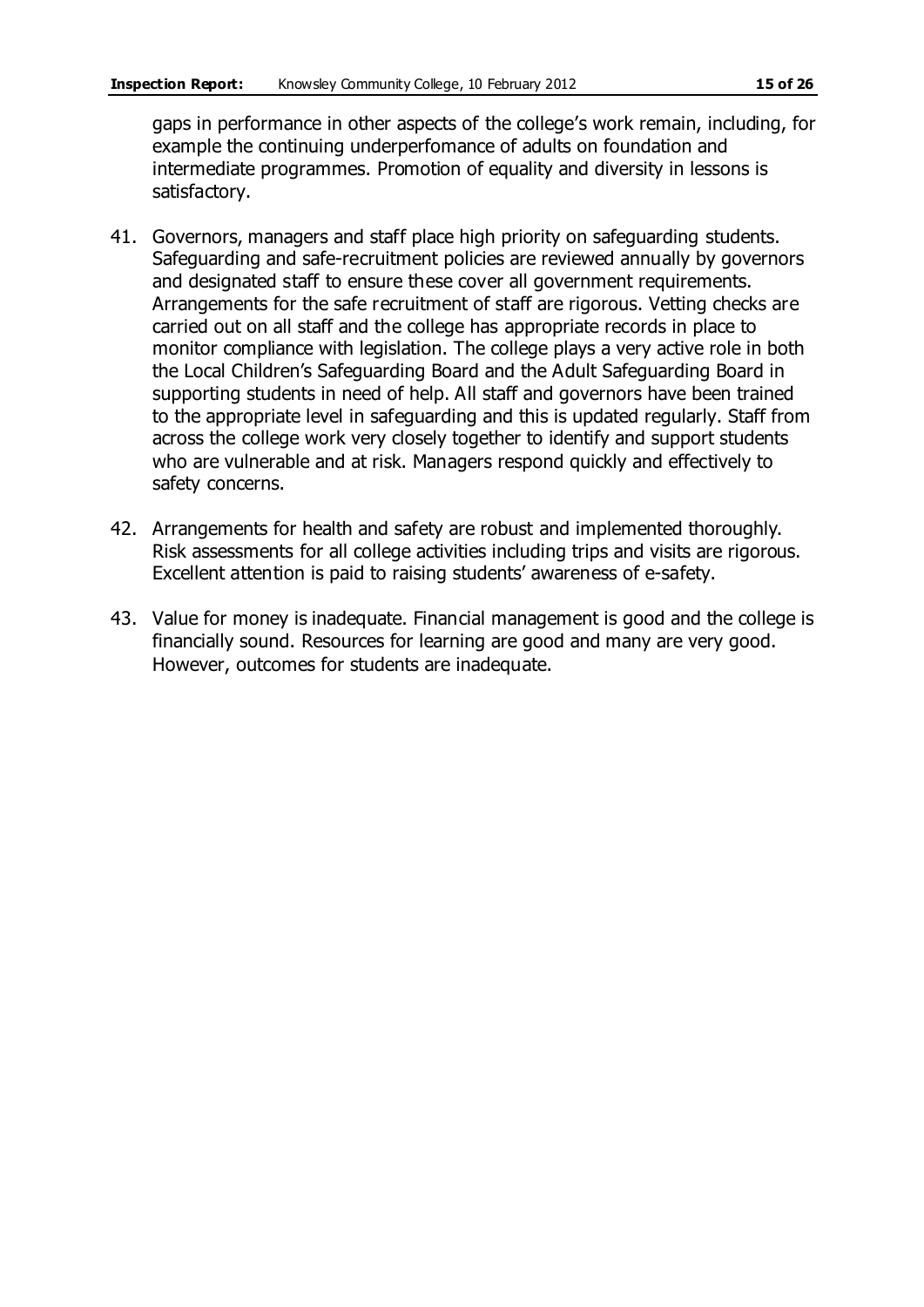# **Subject areas**

### **Hairdressing and beauty therapy <b>Grade 3** Grade 3

#### **Context**

44. Courses are offered from entry through to advanced-level. Just under 420 fulltime and a little over 100 part-time students are enrolled on hairdressing, beauty therapy, nail services and barbering courses. Around 55% of students are adults. A small number of pupils from local schools attend the college for part of the week. Twelve learners are on apprenticeship programmes.

#### **Key findings**

- Outcomes vary considerably between courses but are satisfactory overall. Success rates are high on advanced-level courses. On a few intermediate-level courses in hairdressing and beauty therapy, success rates are well above the national average. Success rates for significant numbers of students are low in foundation-level hairdressing, beauty therapy and on intermediate-level barbering courses, often because students do not complete their courses. Overall success rates for apprenticeships have improved and are satisfactory. Attendance at lessons is low.
- Standards of practical skills are good. Students make steady progress and there are effective systems in place to keep students on track with their work. Students develop good professional standards and represent the industry well.
- Students feel safe in and around college and adopt safe practices in their work. Health and safety procedures are implemented consistently and risk assessments are thorough. Students participate well in tutorials and enjoy discussing topics on health and well-being and social and life issues.
- Teaching and learning are good in most lessons. Students are focused and participate fully in a variety of strategies to develop their skills and knowledge. Learning is developed effectively through short progressive steps in a structured and methodical way. Students enjoy their lessons and have high regard for each other and their tutors. Imaginative use of ILT reinforces students' knowledge and understanding. In the less effective lessons, a lack of planning to ensure a good range of activities often resulted in slow-paced and dull learning.
- The range of courses in hairdressing and beauty therapy is broad and opportunities to progress to higher levels are good. Teachers are sensitive to those students facing barriers to learning and operate a flexible timetable. Realistic work environments enable students to develop their technical and personal skills, especially on paying clients. However, work-placement opportunities are insufficient.
- Good partnership working that benefits students is a strong feature of the area. Highly regarded organisations work with staff and students to enhance their development of skills, knowledge and understanding through training, seminars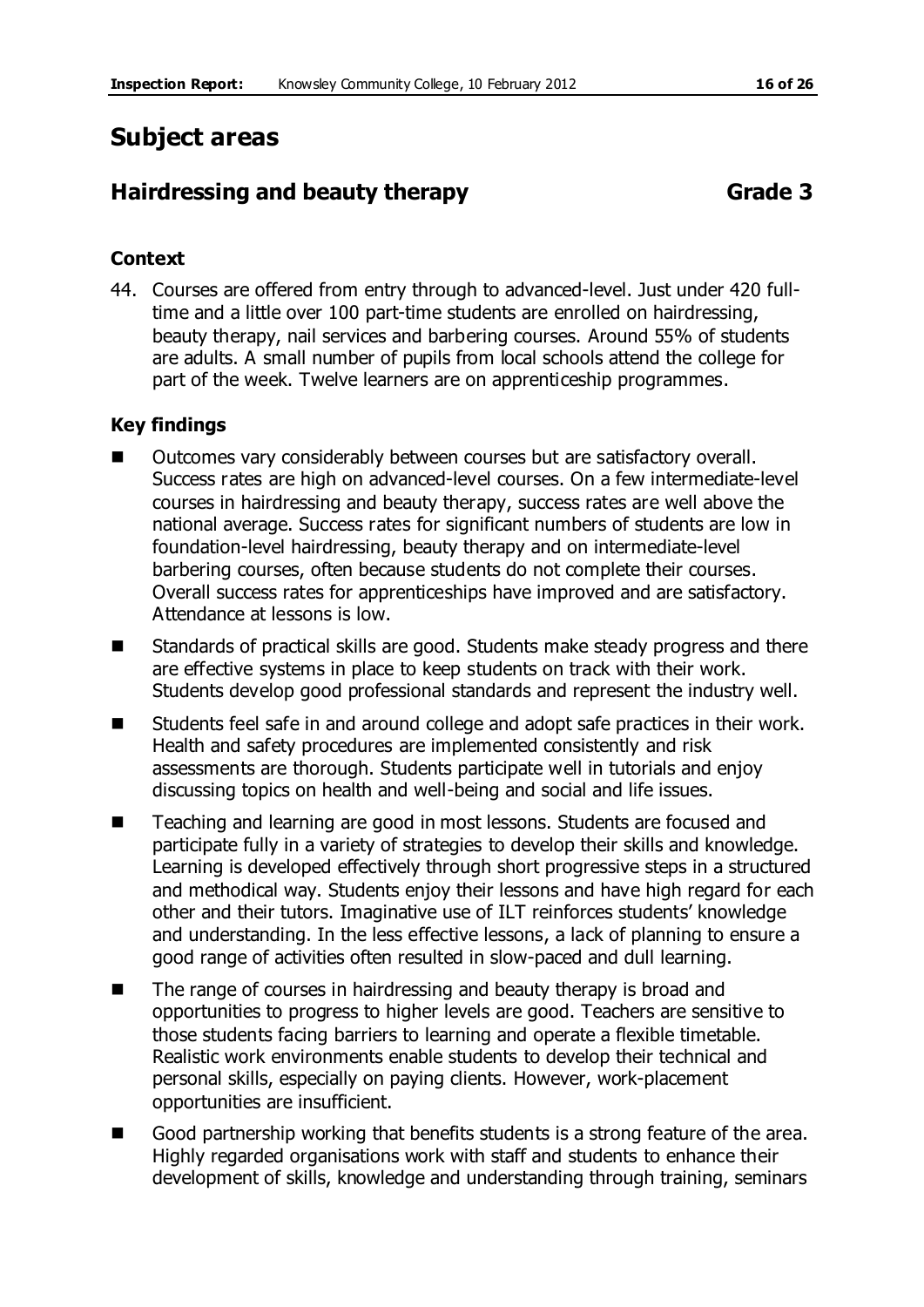and demonstrations. Good enrichment opportunities enhance students' development of technical hairdressing and beauty therapy skills.

- Care, guidance and support are satisfactory. Students feel well supported and are very positive about their whole-college experience. Staff recognise the importance of providing additional learning and pastoral support, and students value this. However, in a number of cases, students are guided and placed on a level of course too low for their vocational ability.
- Leadership and management are satisfactory. The self-assessment process is inclusive and areas for improvement are accurately identified. Managers and staff recognise the need to improve low success rates. However, target setting is insufficiently aspirational and targets for improvement on underperforming courses lack challenge. Staff are appropriately qualified and there is a strong culture of professional development.

#### **What does Knowsley Community College need to do to improve further?**

- Improve the success rates on lower-level programmes by analysing thoroughly why too many students leave before the end of their courses. Use this analysis to inform and implement action plans to improve student retention.
- Monitor students' attendance more rigorously and intervene more promptly to rectify low or persistent absence.
- Review the current enrolment policy to ensure that all students are quided onto courses at the level that suits their prior vocational skills and abilities.
- Widen the use and analysis of data and use this to set aspirational and challenging targets to tackle underperformance and maintain existing high standards.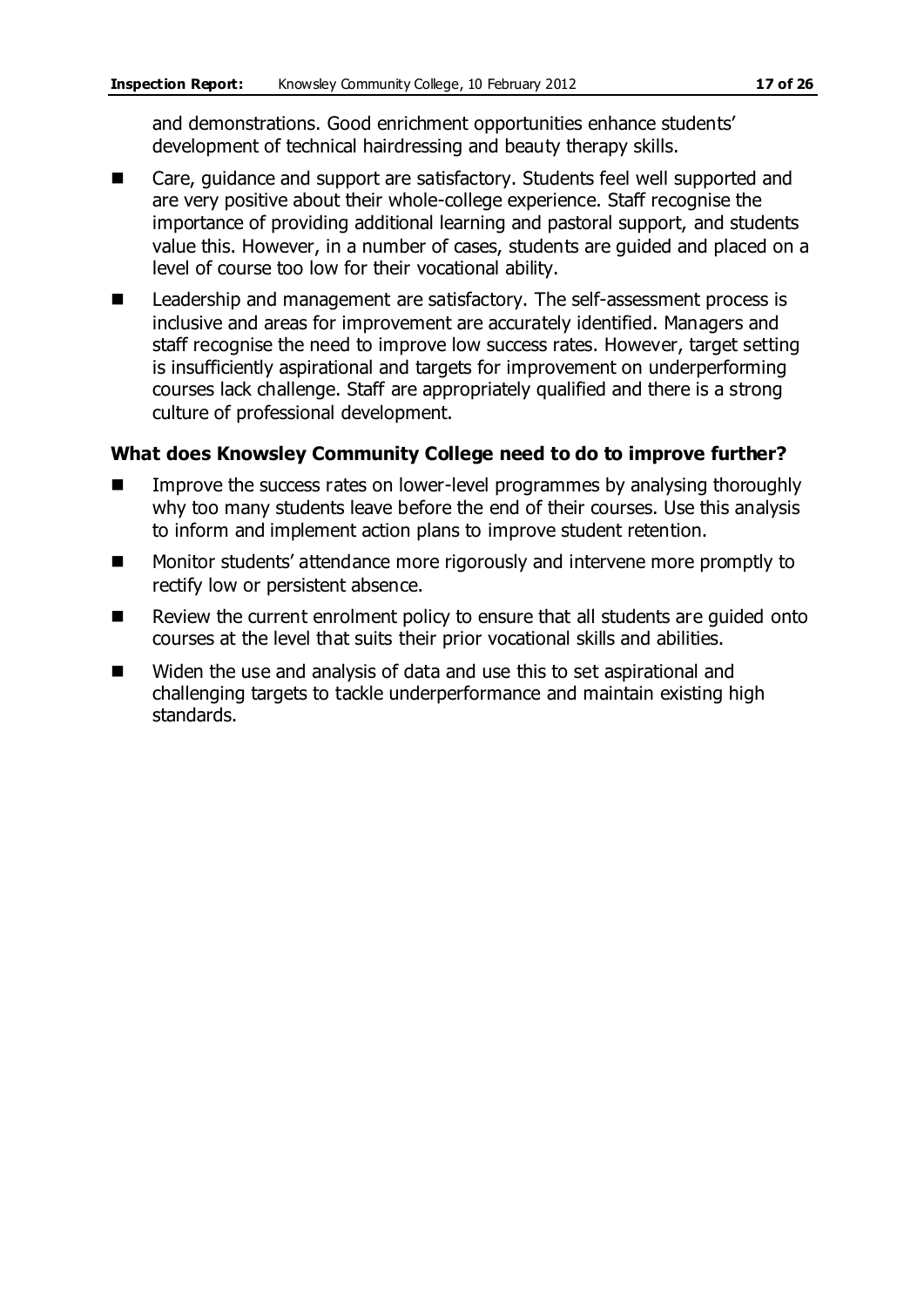### **Visual, performing arts and media Grade 3**

#### **Context**

45. The college offers courses in media, music, visual arts and performing arts. Most subjects are offered from foundation through to advanced-level. Approximately 500 students are enrolled on courses in the area. Most students are aged 16 to 18 and just over half of all students are female.

#### **Key findings**

- Outcomes for students are satisfactory. On A-level courses in art and design and in communication, success rates are high, as they are on advancedvocational courses in performing arts, music and acting. GCSE A\* to C pass rates have improved and are high. Success rates at AS level are satisfactory. Success rates on media and music courses and performing arts at intermediate level are declining and below the national average, sometimes significantly so.
- Value-added data indicate that most students achieve the grades they should in comparison to their prior attainment. However, students studying AS- and Alevel film studies and those on vocational media courses at advanced level do not achieve as well as they should. In lessons observed during inspection, most students made at least satisfactory progress. Attendance at lessons is low.
- Students enjoy college, feel safe and use safe working practices in practical studios and when working in public spaces. Many community projects enhance and enrich students' experiences significantly, for example, highly successful performances in local respite homes, creative art work with groups who have mental health issues, and joint work with Merseyside Police in community projects to deter drink driving.
- Most students produce work of a satisfactory standard. Students on intermediate courses in music and performing arts often produce good standards of work, for example, in applying newly-acquired skills in composition and improvised dance and music pieces. However, at advanced-level, work often lacks the creative development of ideas and higher-level analysis of concepts.
- Teaching and learning are satisfactory. In the more effective lessons, students use ILT well to develop creative solutions in art and performance. Teachers encourage personal experimental approaches to learning in a wide variety of materials, techniques and styles of art and performance. However, teachers do not always make it clear what students are required to do and their expectations of what students could achieve are often pitched too low.
- Assessment for learning is satisfactory. In the best lessons, peer- and selfassessment help students to reflect on their learning and the standards of their work successfully. However, in many lessons the use of questioning to assess learning is insufficient. Written feedback on assessed work does not provide sufficient detail to guide students in how to improve their work.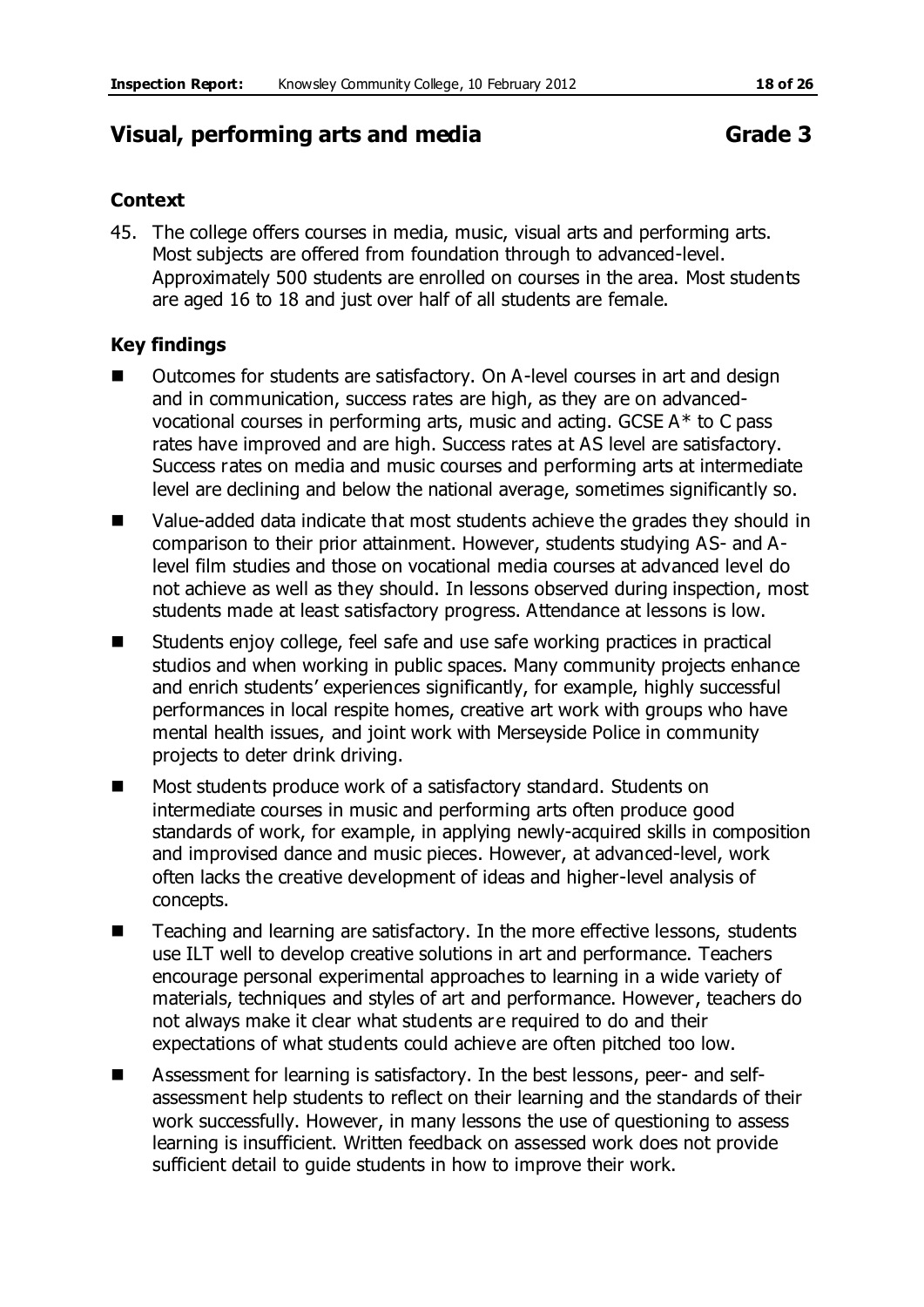- The range of courses and options for students is good. Partnerships with specialist arts and media organisations and community groups are very good. Students benefit significantly through successful engagement in local and national competitions, and through visits to galleries, performances and professional studios, locally, nationally and internationally. Students have insufficient opportunities for work placements.
- Care, quidance and support are satisfactory. Students benefit from the support of technicians who often provide additional support for individuals and groups of students in specialist practical areas. Students who are at risk of leaving college or falling behind in their work are identified and discussed in course team meetings. However, resulting actions are not always sufficiently detailed or timely enough to effect improvement.
- The promotion and embedding of equality and diversity are adequate. Many assignments and external projects promote equality and challenge stereotypical attitudes well. For example, a project to highlight issues arising from the 2011 Liverpool riots enabled students to identify and challenge their own attitudes towards social inclusion. However, teachers give insufficient thought to the promotion of equality and diversity in lessons and opportunities to promote these themes are often not explored fully enough.
- Leadership and management are satisfactory. Communication is good and teams are supportive of one another. However, quality assurance processes are not driving improvement sufficiently quickly or consistently. Data are not analysed in sufficient detail and causes of underperformance are not always identified. Targets are set but these are too often insufficiently challenging. Areas of concern are identified but actions for improvement are too vague and not easily measured.
- Good studio spaces, including those in partner organisations, provide light and spacious areas particularly for practical arts subjects that enhance students' experiences significantly. Personalised spaces for advanced-level art and design students are used well and provide good learning spaces to continue learning beyond classroom time.

#### **What does Knowsley Community College need to do to improve further?**

- Raise success rates in underperforming areas by monitoring students' punctuality, attendance and progress more closely. Implement more swiftly and rigorously college support systems for students who are at risk of leaving college or failing to reach their full potential.
- Improve managers' and teachers' understanding of data, including value-added measures, to enable them to identify underperforming courses more accurately. Use detailed analysis of data to inform realistic but challenging targets at individual student and course level. Provide staff training in writing actions plans that are precise and measurable and use these to target improvement where it is most needed and to maintain high performing courses.
- $\blacksquare$  Improve the quality of teaching and learning so that all students achieve their potential. Use the good practice existing in the college and elsewhere to help teachers plan lessons that include high levels of stretch and challenge.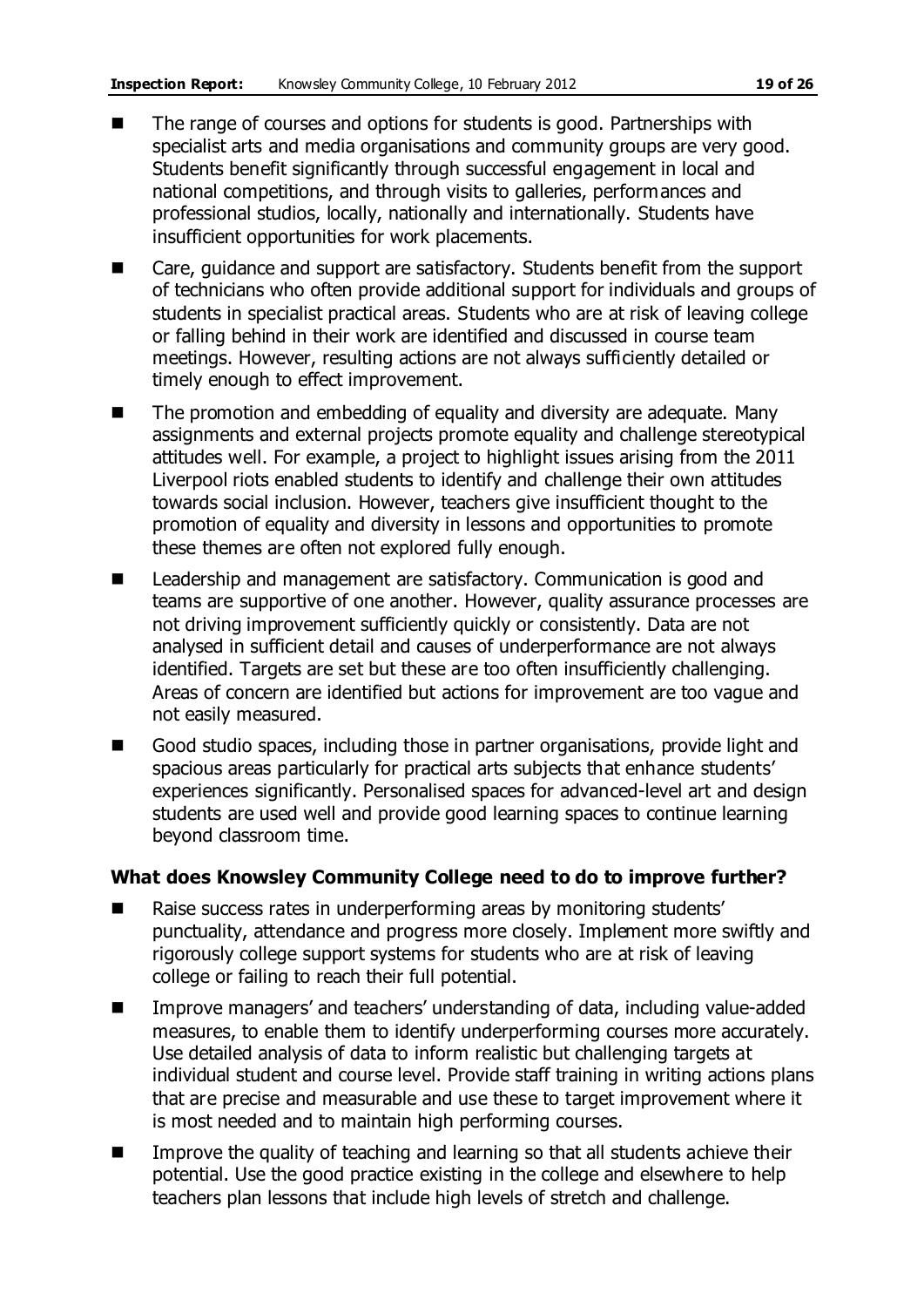#### **Literacy and numeracy Community Community Community Community Community Community Community Community Community**

#### **Context**

46. In the college's 'Essential Skills' section, almost 90 part-time adult students study literacy and numeracy from entry though to intermediate level, mainly in community venues. Approximately 817 full-time students are enrolled on one or both of functional English or mathematics courses. In the college's 'Supported Learning' section, 76 students with learning difficulties and/or disabilities follow various courses including literacy and/or numeracy provision.

#### **Key findings**

- Outcomes for students are inadequate. Success rates for key skills in literacy and numeracy between 2008 and 2010 were low and for functional skills in 2010/11 very low for significant numbers of full-time students. Students with learning difficulties and/or disabilities achieve success rates that are above the national average.
- Achievement at entry level for adult literacy and numeracy is good, although the numbers taking these qualifications declined markedly in 2010/11 as a result of reduced funding for adults. Success rates for adults on short courses at foundation and intermediate level are low.
- Students feel safe in college. They feel well supported by their teachers. Students are able to make informed choices about their own health and wellbeing and appreciate the good range of specialist services available in college to support them.
- Teaching, learning and assessment in 'Essential Skills' are inadequate. In the better lessons, teaching is well planned and structured. For example, in numeracy lessons starter activities are used effectively to engage students and develop their mental mathematics skills. Probing questions are used to check learning of concepts of, for example dimension, linking to practical applications such as perimeter, area and volume that occur in everyday life.
- In weaker lessons, teachers do not make it clear what students will be doing. In these lessons, teachers pay insufficient attention to developing students' confidence or their independence in, for example functional mathematics problem solving. In less effective sessions, a limited range of activities inhibited opportunities to stretch and challenge students. As a result, students tended to lose interest and drift off task and the pace of learning slowed.
- For students with learning difficulties and/or disabilities, teaching and support for literacy and numeracy are good. Speaking and listening skills in one session were developed creatively through a collaborative storytelling activity. Numeracy skills of handling data including estimating, counting, sorting, classifying and recording on graphs and charts were developed through a practical investigation that engaged and challenged students very well.
- Assessment processes and target setting for the majority of full- and part-time students are inadequate. Individual learning plans are used insufficiently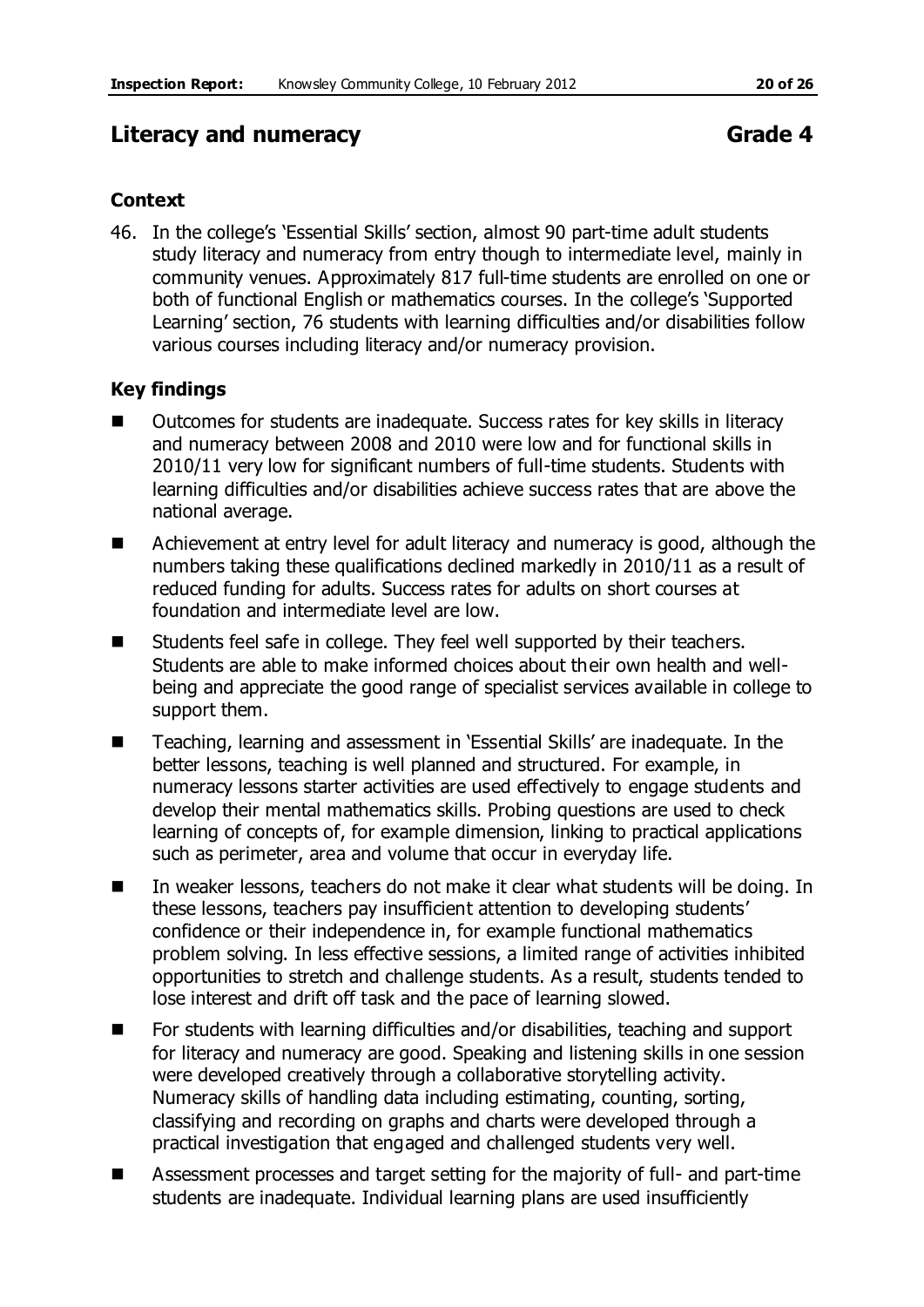rigorously to set targets and monitor progress and achievement. In too many cases, information derived from initial or diagnostic assessments is not included in the individual learning plan. Targets are not measurable and in the majority of cases there are no dates for the review or completion of actions. Teachers' written feedback is insufficient to help students improve.

- In the 'Supported Learning' section provision meets students' needs very well. For the much larger numbers of students in the 'Essential Skills' section, the college has failed to meet their needs satisfactorily. For several years, too many students have failed to achieve their qualifications. A revised curriculum model is in place but it is too soon to comment on its impact.
- Leadership and management of the 'Essential Skills' area are inadequate in responding to poor success rates. Although remedial actions are now in place, managers have been slow to react to reductions in funding for adult courses. They have been equally slow in devising a coherent and effective literacy and numeracy strategy for full-time students in the college.
- **F** Frequent changes in qualifications, poor quality assurance, including that of sub-contracted provision, and insufficiently rigorous approaches to setting targets and monitoring student progress have contributed to a pattern of low success rates.

#### **What does Knowsley Community College need to do to improve further?**

- Improve success rates in 'Essential Skills' by encouraging teachers to use a broader range of strategies and a greater variety of activities to engage and challenge all students. Improve the use of students' assessment information to help teachers plan and deliver lessons that ensure the needs of all abilities are met.
- Review the format and use of the individual learning plan in 'Essential Skills'. Ensure the outcomes of initial and diagnostic assessment are included in the plan. Set individual student targets that are realistic but challenging and negotiate short-term goals with students to help them achieve their targets and keep them motivated. Monitor students' progress rigorously and take swift action where underperformance is identified.
- Improve teachers' use of assessment. Provide more meaningful written feedback to all students so that they know how well they are doing and what they need to do to reach their targets.
- Explore good practice in literacy and numeracy provision. Evaluate what works well in existing college provision and elsewhere and use this to inform a coherent and strategic approach for the provision of literacy and numeracy in the college and for adults in the community.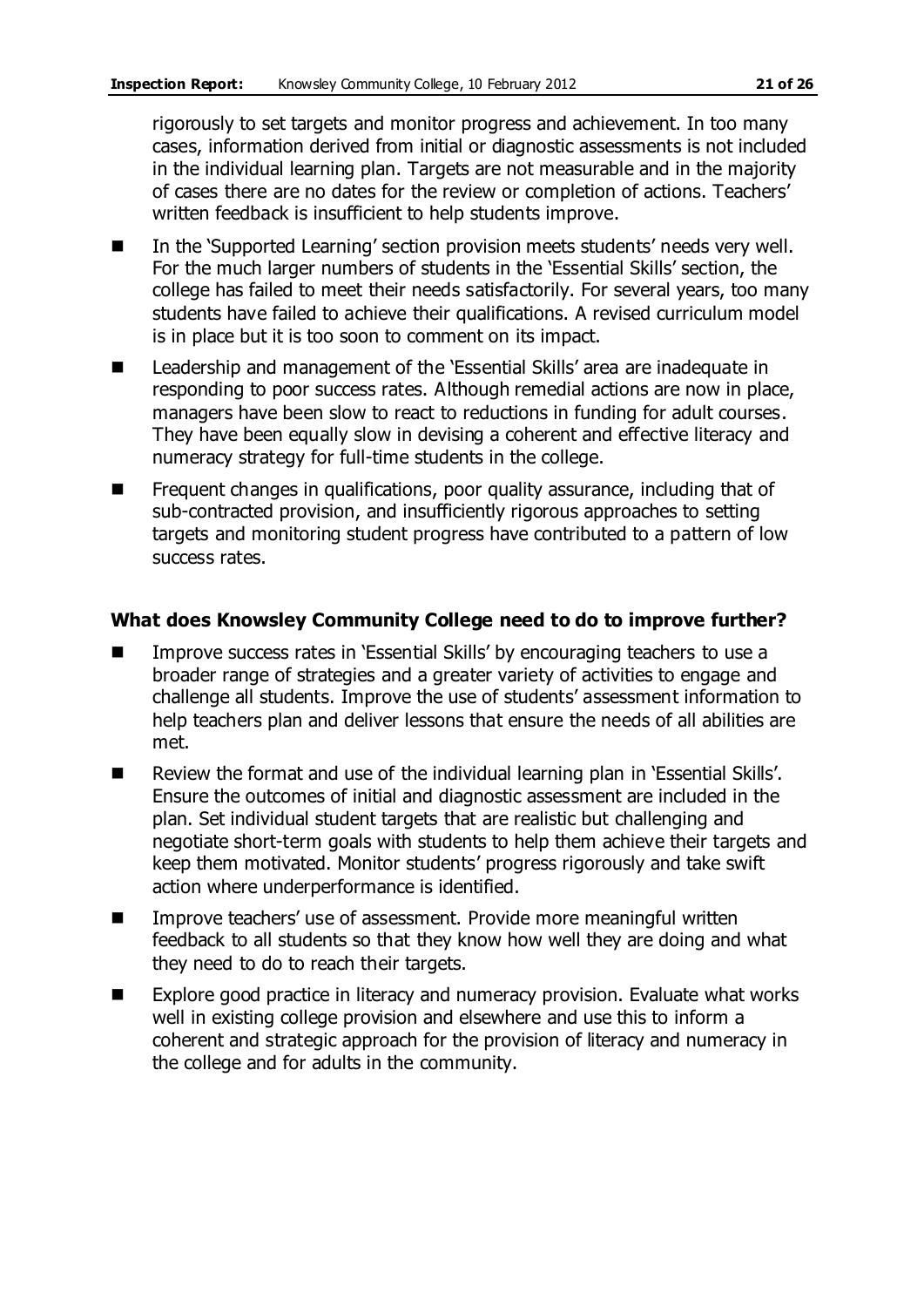#### **Business administration and law business administration and law Grade 4**

#### **Context**

47. Full- and part-time courses are offered in business, accounting, law and administration across both college sites. Provision is managed separately on each site. Many subjects run from foundation through to advanced level and to foundation degree. Currently, almost 300 students are enrolled on collegebased courses. Nearly 60% of students are adults. The majority of students study advanced-level programmes. Just under 70 apprentices and 18 learners are following NVQs in the workplace business administration and customer service.

#### **Key findings**

- Outcomes for students are inadequate. Success rates in most subjects have declined and are low or very low. Too few AS- and A-level students achieve their qualifications, except in A-level law where success rates have been consistently high. Progression from AS to A level is low. Success rates are low for too many students on vocational courses. College data suggest that new retention strategies are starting to have a positive impact.
- The overall success rate for apprentices has improved recently to a satisfactory level. The rate for advanced apprentices has declined to well below the national rate. Success within the planned time for learners on NVQs in the workplace is satisfactory.
- Value-added data for 2010/11 indicate that students on advanced-level programmes make the progress expected of them in comparison with their prior attainment. Current students make satisfactory progress in lessons and develop appropriate employability skills. Students feel safe at college, treat each other with respect and work well together.
- Teaching and learning are satisfactory. There are pockets of excellent practice, but too many lessons, particularly in AS- and A-level classes, are dull, uninspiring and fail to engage students. As a result, students' progress is slow. The use of ILT is unimaginative. Attendance in lessons is unsatisfactory. Students' behaviour is good.
- Assessment is satisfactory. Students' work is assessed promptly, but not all feedback is sufficiently detailed and specific to help students make progress. Internal verification is well organised and thorough. The monitoring of student progress against expected achievement is systematic but lacks rigour. Targets are insufficiently challenging.
- The range of provision offered by the department is satisfactory. The number of students, including pupils aged 14 to 16, studying in this area has declined sharply since 2009/10. Currently, no students are enrolled on foundation level programmes.
- Partnerships with employers are good and improving. The newly established vocational team has developed effective links with a range of local employers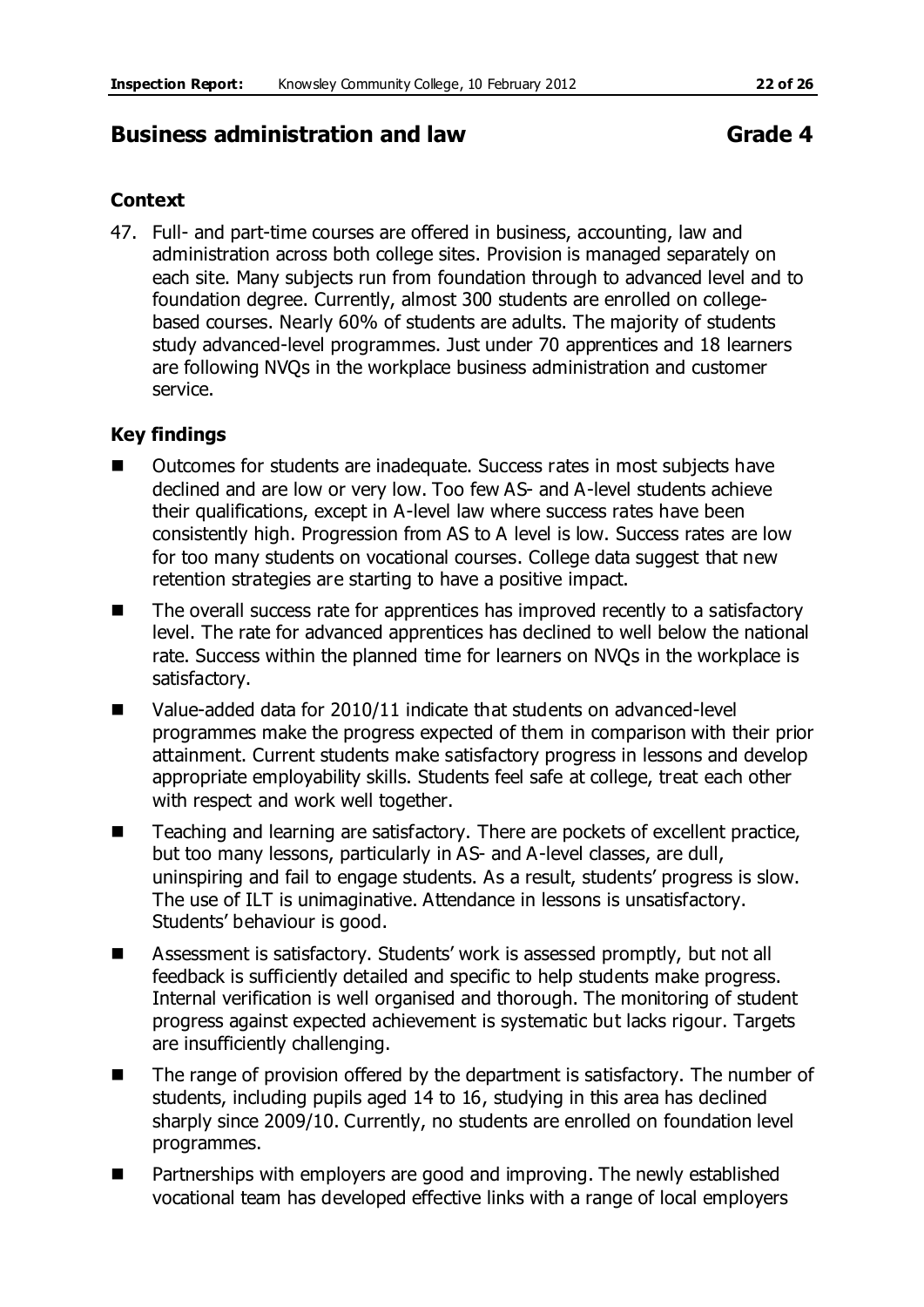enabling them to be more responsive to the needs of the community. The department works collaboratively with local school sixth forms enabling students to access college provision. Partnerships with other colleges and local universities are well established.

- Care, guidance and support are satisfactory. Group tutorials follow the college programme and are enjoyed and valued by students. A designated student adviser provides effective academic and learning support and guidance on next steps for students progressing to higher education or employment.
- Leadership and management are inadequate. An insufficient focus on quality assurance and a lack of coordinated action between teams on the two college sites have resulted in low outcomes for too many students, too much variation in the quality of teaching and learning, and declining enrolment. Managers in the area recognise the need to improve outcomes for students and the quality of teaching and learning and actions are in now place.

#### **What does Knowsley Community College need to do to improve further?**

- Raise standards by ensuring that all teaching is at least good. Share good practice among the teams across the area and ensure that students have a consistently high quality experience that enthuses and challenges them to achieve their best.
- Tackle low attendance by raising students' expectations and following up non attendance rigorously.
- **IMPROVE ASSESSMENT PRACTICE BY ENSURIES** THAT All students receive good quality written feedback that informs them of how well they are doing and what they need to do to improve.
- Improve the rigour of target setting and monitoring of students' progress. Ensure that all targets are sufficiently challenging and intervene swiftly where a lack of progress is identified.
- **IMPROVE THE COOL INCOCOCO EXAM** Improve the coordination between managers and teams across both sites to ensure a more consistent and rigorous approach to quality assurance of the provision and to promote better sharing of best practice.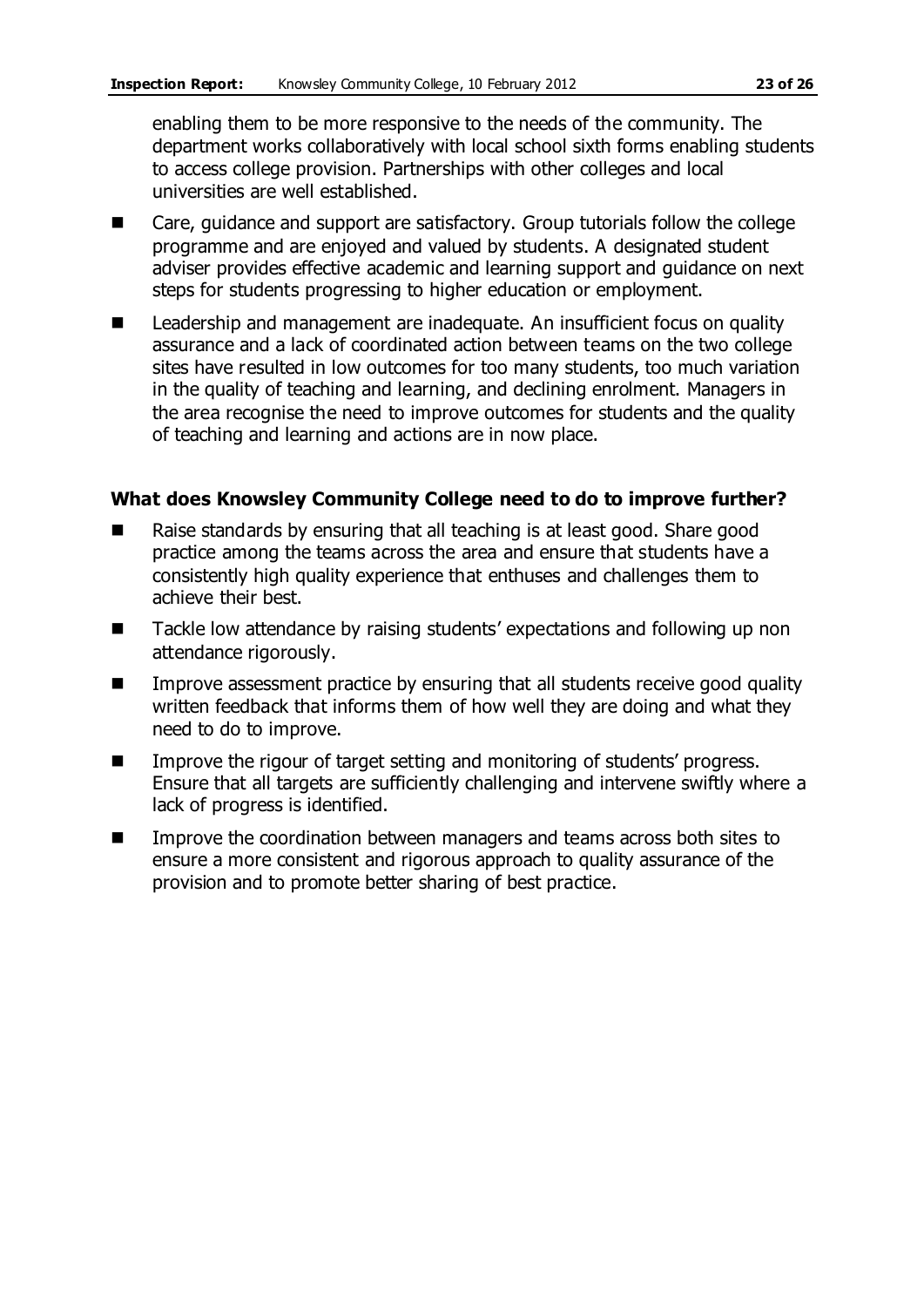# **Information about the inspection**

- 48. Three of Her Majesty's Inspectors (HMI) and six additional inspectors, assisted by the provider's assistant principal for quality and curriculum as nominee, carried out the inspection. Inspectors also took account of the college's most recent self-assessment report and development plans, comments from the funding bodies, the previous inspection report, reports from the inspectorate's quality monitoring inspection, and data on students and their achievement over the period since the previous inspection.
- 49. Inspectors used group and individual interviews, telephone calls and emails to gain the views of students and employers. They also looked at questionnaires students and employers had recently completed for the provider. They observed learning sessions, assessments and progress reviews. Inspectors collected evidence from programmes in each of the subject areas the college offers.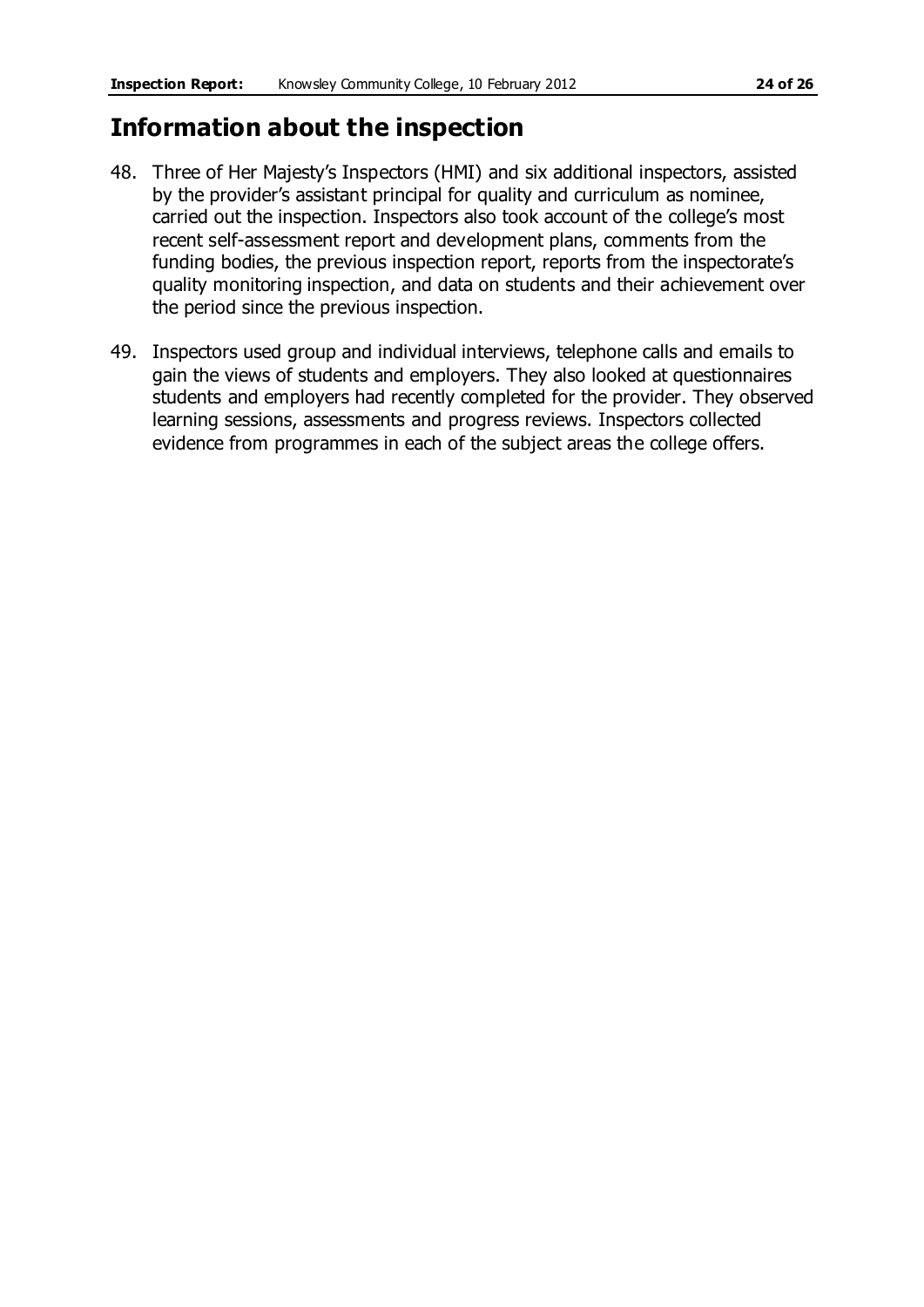#### **Record of Main Findings (RMF)**

#### **Knowsley Community College**

**Learning types: 14 – 16:** Young apprenticeships; Diplomas; **16-18 Learner responsive:** FE full- and part-time courses, Foundation learning tier, including Entry to Employment; **19+ responsive:** FE full- and part-time courses; **Employer responsive:** Train to Gain, apprenticeships

| Grades using the 4 point scale<br>1: Outstanding;<br>2: Good;<br>3: Satisfactory; 4: Inadequate                                     | <b>Dverall</b> | $14 - 16$ | esponsive<br>Learner<br>16-18 | esponsive<br>Learner<br>$19+$ | Employer<br>responsive |
|-------------------------------------------------------------------------------------------------------------------------------------|----------------|-----------|-------------------------------|-------------------------------|------------------------|
| Approximate number of enrolled students                                                                                             |                |           |                               |                               |                        |
| Full-time students                                                                                                                  | 2390           | 0         | 1570                          | 820                           | $\mathbf 0$            |
| Part-time students                                                                                                                  | 3805           | 227       | 222                           | 1133                          | 2223                   |
| <b>Overall effectiveness</b>                                                                                                        | 4              | 3         | 4                             | 4                             | 3                      |
| <b>Capacity to improve</b>                                                                                                          | 3              |           |                               |                               |                        |
| <b>Outcomes for students</b>                                                                                                        | 4              | 3         | 4                             | 4                             | 3                      |
| How well do students achieve and enjoy their learning?                                                                              | 4              |           |                               |                               |                        |
| How well do students attain their learning goals?                                                                                   | 4              |           |                               |                               |                        |
| How well do students progress?                                                                                                      | 3              |           |                               |                               |                        |
| How well do students improve their economic and social well-being through<br>learning and development?                              | 4              |           |                               |                               |                        |
| How safe do students feel?                                                                                                          | $\overline{2}$ |           |                               |                               |                        |
| Are students able to make informed choices about their own health and well<br>being?*                                               | $\overline{2}$ |           |                               |                               |                        |
| How well do students make a positive contribution to the community?*                                                                | $\overline{2}$ |           |                               |                               |                        |
| <b>Quality of provision</b>                                                                                                         | 3              | 3         | 3                             | 3                             | $\mathbf{z}$           |
| How effectively do teaching, training and assessment support learning and<br>development?                                           | 3              |           |                               |                               |                        |
| How effectively does the provision meet the needs and interests of users?                                                           | 3              |           |                               |                               |                        |
| How well partnerships with schools, employers, community groups and<br>others lead to benefits for students?                        | $\overline{2}$ |           |                               |                               |                        |
| How effective are the care, guidance and support students receive in<br>helping them to achieve?                                    | 3              |           |                               |                               |                        |
| <b>Leadership and management</b>                                                                                                    | 4              | 3         | 4                             | 4                             | 3                      |
| How effectively do leaders and managers raise expectations and promote<br>ambition throughout the organisation?                     | 4              |           |                               |                               |                        |
| How effectively do governors and supervisory bodies provide leadership,<br>direction and challenge?*                                | 3              |           |                               |                               |                        |
| How effectively does the provider promote the safeguarding of students?                                                             | 2              |           |                               |                               |                        |
| How effectively does the provider actively promote equality and diversity,<br>tackle discrimination and narrow the achievement gap? | 3              |           |                               |                               |                        |
| How effectively does the provider engage with users to support and                                                                  | 3              |           |                               |                               |                        |
| promote improvement?                                                                                                                |                |           |                               |                               |                        |
| How effectively does self-assessment improve the quality of the provision<br>and outcomes for students?                             | 4              |           |                               |                               |                        |
| How efficiently and effectively does the provider use its available resources<br>to secure value for money?                         | $\overline{4}$ |           |                               |                               |                        |

\*where applicable to the type of provision